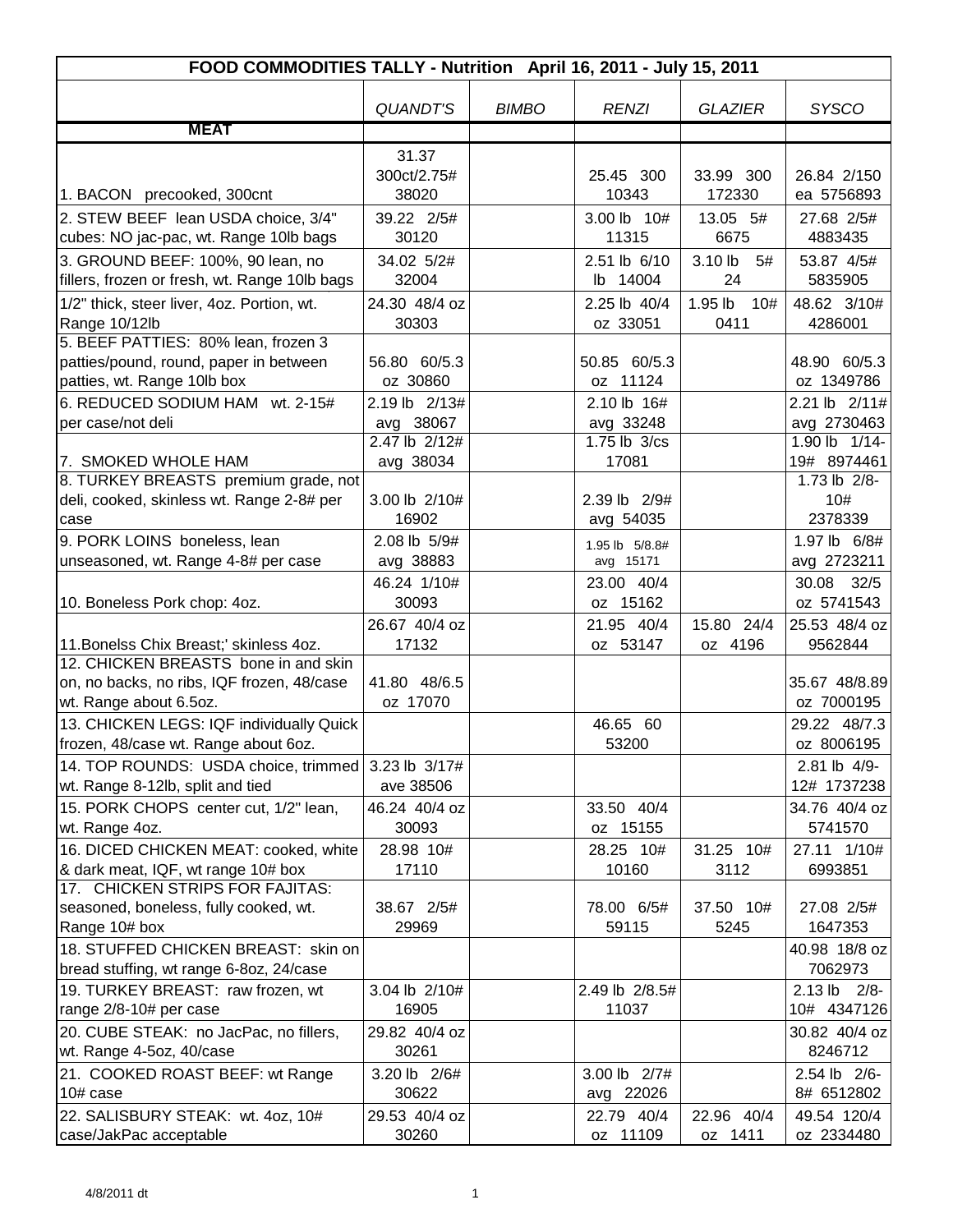|                                                            | QUANDT'S                                 | <b>BIMBO</b> | <b>RENZI</b>                                                      | <b>GLAZIER</b>          | <b>SYSCO</b>                |
|------------------------------------------------------------|------------------------------------------|--------------|-------------------------------------------------------------------|-------------------------|-----------------------------|
| 23. ITALIAN SAUSAGE LINKS: wt. 4oz.                        | 48.17 4/5#<br>30527                      |              | 30.76 60/3.2<br>oz 32080                                          |                         | 22.07 2/5#<br>1968130       |
| 24. PORK BREAKFAST SAUSAGE<br>LINKS, cooked 1oz.           | 21.91 1/10#<br>30487                     |              | 17.95 200/.8<br>oz 32024                                          |                         | 17.81 160/1<br>oz 1589506   |
| 25. BONELESS CHICKEN BREAST                                | 30.09 28/6 oz<br>17057                   |              | 18.89 27/6<br>oz 53149                                            | 22.30 24/6<br>oz 793901 | 38.06 48/6 oz<br>9562885    |
| 26. CHICKEN CORDON BLEU                                    | 43.75 36/4 oz<br>17229                   |              | 39.25 36/7<br>oz 55186                                            |                         | 36.49 36/4 oz<br>1624329    |
| 27. PRECOOKED SLICED MEATLOAF<br><b>DELUXE</b>             | 39.31 1/15#<br>30454                     |              | 37.74 70/3.6<br>oz 33196                                          |                         | 40.76 76/3.15<br>oz 2138121 |
| 28. GROUND TURKEY                                          | 26.18 2/10#<br>17033                     |              | 22.00 2/10#<br>52200                                              | 27.70 2/10#<br>70012    | 15.47 4/5#<br>7268279       |
| <b>FROZEN MEAT</b>                                         |                                          |              |                                                                   |                         |                             |
| 1. PORK BBQ RIBETTES: cooked,<br>100/case                  | 28.33 50/3.2<br>oz 30252                 |              | 27.00 60/3.2<br>oz 33023                                          | 25.88 53/3<br>oz 44530  | 24.67 53/3 oz<br>7154263    |
| 2. BREADED VEAL PATTY with CHEESE:<br>40/case              | 28.01<br>36/4.5oz<br>30429 spec<br>order |              | 26.75 40/4<br>oz 16231                                            |                         | 29.20 40/4.5<br>oz 1899848  |
| 3. STUFFED PEPPERS W/SAUCE:<br>48/case                     | 48.98 4/5#<br>14320                      |              |                                                                   |                         | 55.15 4/5 lb<br>2517001     |
| 4. STUFFED CABBAGE W/SAUCE:<br>48/case                     | 60.38 4/5.5#<br>14322                    |              |                                                                   |                         | 54.22 4/92 oz<br>8156978    |
| 5. BREADED FISH : uncooked 32/cse<br>comparable to Pier 17 | 38.16 32/5oz<br>19395                    |              | 30.73 46/3.6<br>oz 10331                                          |                         | 34.47 10#<br>2431468        |
| 6. BREADED FISH COOKED 48/CASE                             | 42.49 40/4 oz<br>19440                   |              | 23.00 53/3 oz<br>42082                                            |                         | 48.38 30 lb<br>8945061      |
| 7. UNBREADED VEAL PATTY: 40Z.                              | 22.95 10#<br>29985                       |              | 54.00 40/4<br>oz 16214                                            |                         | 23.87 40/4 oz<br>9532375    |
| 8. FROZEN MANICOTTI: 60/case 3oz.                          | 31.22 60/2.7<br>oz 16077                 |              | 24.55 60/2.75 oz<br>35248                                         |                         | 27.95 60/2.75 oz<br>1042878 |
| 9. FROZEN STUFFED SHELLS: 20z.,<br>120/case                | 35.30 120/2<br>oz 16098                  |              | 38.76 200/2<br>oz 86201                                           |                         | 34.41 160/2<br>oz 0082131   |
| 10. PEPPERONI: sliced, 10# case                            | 10#<br>25.44<br>29942                    |              | 24.70 10#<br>21035                                                | 34.08 10#<br>02563      | 40.77 25#<br>1752062        |
| 11. ITALIAN SAUSAGE CUBES: cooked                          | 26.45 2/5#<br>29938                      |              | 17.55 2/5#<br>32081                                               |                         | 18.38 2/5#<br>2543064       |
| 12. BREADED CHICKEN PATTY: 30Z.,<br>oven ready, white meat | 25.03 49/3.25<br>oz 17084                |              | 12.74 52/3.1<br>oz 55057                                          |                         | 12.91 52/3.1<br>oz 6482749  |
| 13. ITALIAN MEATBALLS: 10# BOX                             | 24.74 2/5#<br>38925                      |              | 18.00 10#<br>11238                                                | 25.35 10#<br>402405     | 51.89 40#<br>4288577        |
| 14. CUBED PORK                                             | 23.45 2/5#<br>30549                      |              | 21.30 2/5#<br>17079                                               | 2.65 lb 10#<br>34237    | 19.35 10#<br>1534262        |
| 15. PULLED TURKEY                                          | 34.39 10#<br>17017                       |              | 33.85 2/5#<br>52031                                               |                         | 36.22 10#<br>7497217        |
| 16. HOT DOGS                                               | 16.70 10#<br>38766                       |              | 15.99 10#<br>23033                                                |                         | 18.73 10#<br>7613680        |
| 17. BABY BACK RIBS                                         | 5.29 lb 16/1.75#                         |              | 4.59 lb 16/1.5<br>10910 Curley's /<br>4.00 16/2.5 17111<br>Hormel |                         |                             |
|                                                            | avg 38194                                |              |                                                                   |                         |                             |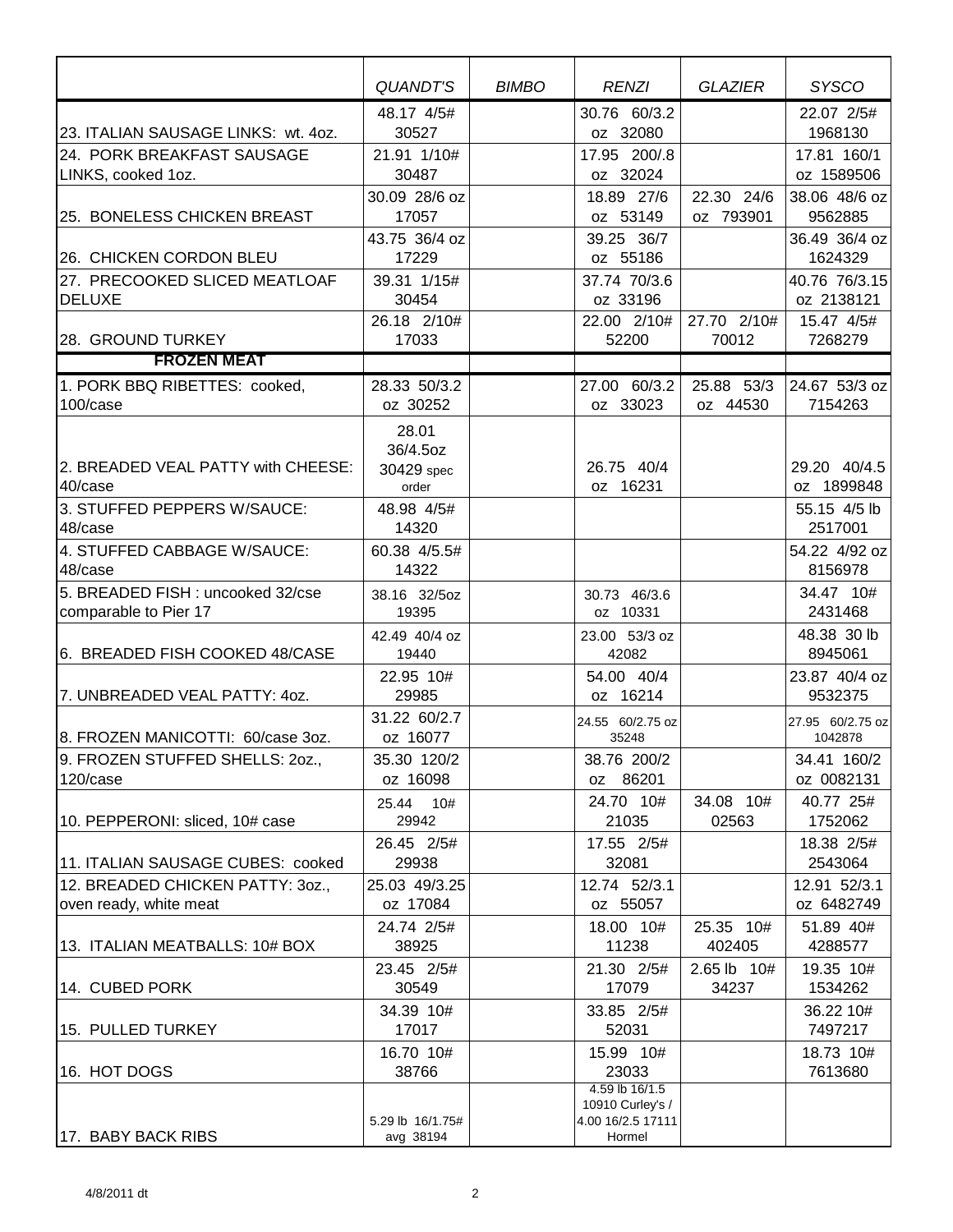|                                     | <b>QUANDT'S</b>                        | <b>BIMBO</b> | <b>RENZI</b>                        | <b>GLAZIER</b>                                          | <b>SYSCO</b>                              |
|-------------------------------------|----------------------------------------|--------------|-------------------------------------|---------------------------------------------------------|-------------------------------------------|
| <b>18. BREAKFAST TURKEY SAUSAGE</b> | 22.28 10#<br>16988                     |              | 20.40 160/1<br>oz 54177             |                                                         | 15.43 160/1<br>oz 5393236                 |
| 19. UNBREADED FISH FILLETS 4 oz     | 34.99 40/4<br>oz 19450                 |              |                                     |                                                         | 77.97 4/10#<br>8085698                    |
| 20. BREAKFAST SAUSAGE PATTIES       | 22.14 10#<br>30489                     |              | 18.45 80/2<br>oz 32030              |                                                         | 18.68 10#<br>7131907                      |
| <b>FISH</b>                         |                                        |              |                                     |                                                         |                                           |
| 1. TUNA FISH: 4# can                | 43.46 6/66.5<br>oz 3099<br>59.98 24/12 |              | oz 43132<br>72.95 24/12.5           | 39.25 6/66.5 45.30 6/66.5<br>oz 16003<br>55.15 24/12.25 | 41.36 6/66.5<br>oz 2742831<br>52.68 24/12 |
| 2. TUNA FISH: 12 oz can             | oz 3092                                |              | oz 43133                            | oz 01164                                                | oz 8524357                                |
| <b>EGGS</b>                         |                                        |              |                                     |                                                         |                                           |
| 1. PEELED HARD COOKED: 20#          | 19.34 10#<br>38000                     |              | 44.95 25#<br>28108                  | 35.29 20#<br>20123                                      | 25.85 2/10#<br>5826500                    |
| 2. PASTEURIZED EGGS: 15/2#          | 44.12 15/2#<br>10063<br>33.43 200/1    |              | 39.50 15/2#<br>27048<br>20.00 144/1 | 32.54 15/2#<br>81350                                    | 24.71 12/2#<br>6296404<br>28.42 200/1     |
| 3. EGG PATTIES - frozen             | oz 10078                               |              | oz 27062                            |                                                         | oz 9546797                                |
| <b>PASTA</b>                        |                                        |              |                                     |                                                         |                                           |
| 1. SPAGHETTI                        | 12.50 10/2#<br>6746                    |              | 11.95 20#<br>84072                  | 20.90 20#<br>650223                                     | 10.95 20#<br>8836647                      |
| 2. ELBOW MACARONI                   | 12.50 10/2#<br>6747                    |              | 11.95 20#<br>84073                  | 20.90 20#<br>650246                                     | 11.41 20#<br>0448753                      |
| 3. ZITI                             | 7.43 10/1#<br>6742                     |              | 11.45 20#<br>84074                  |                                                         | 11.03 20#<br>0447508                      |
| 4. SPIRALS: tricolored              | 25.56 2/10#<br>6896                    |              | 10.50 10#<br>84096                  | 22.78 20#<br>1401                                       | 21.67 2/10#<br>5588017                    |
| 5. RICE: par boil                   | 13.99 25#<br>4987                      |              | 12.00 25#<br>65046                  |                                                         | 12.49 25#<br>7905441                      |
| 6. LASAGNA NOODLES                  | 18.27 12/1#<br>6722                    |              | 13.99 12/1#<br>76879                |                                                         | 12.98 10#<br>4933164                      |
| 7. EGG NOODLES                      | 9.37 10/1#<br>6739                     |              | 8.89 10#<br>84082 wide              | 14.98 20#<br>650251                                     | 11.59 2/5#<br>5588033                     |
| 8. FROZEN RAVIOLI                   | 19.79 300/.65 oz<br>16095              |              | 15.98 200/.6<br>oz 35257            |                                                         | 15.57 220/.58 oz<br>1314822               |
| <b>BAKING PRODUCTS</b>              |                                        |              |                                     |                                                         |                                           |
| 1. FLOUR                            | 19.78 2/25#<br>6539                    |              | 8.30 25#<br>50630                   | 22.74 2/25#<br>1902                                     | 15.94 2/25#<br>4014395                    |
| 2. SUGAR, GRANULATED                | 30.60 50#<br>4610                      |              | 29.30 50#<br>68395                  | 37.70 50#<br>0013                                       | 32.23 50#<br>4782694                      |
| 3. SUGAR, CONFECTIONERY             | 25.76 12/2#<br>4633                    |              | 38.00 50#<br>67007                  | 29.10 24/1#<br>5100                                     | 39.32 50#<br>1854918                      |
| 4. SUGAR, BROWN                     | 39.99 50#<br>4617                      |              | 36.00 50#<br>67009                  |                                                         | 37.10 50#<br>1854926                      |
| 5. SHORTENING                       | 41.06 50#<br>7200                      |              | 32.10 50#<br>77002                  |                                                         | 42.07 50#<br>4132007                      |
| <b>6. VEGETABLE OIL</b>             | 42.16 6/gal<br>7268                    |              | 39.45 6/gal<br>3008                 | 42.00 6/gal<br>10162                                    | 42.50 6/gal<br>8200372                    |
| 7. CORN STARCH                      | 16.41 24/1#<br>5206                    |              | 15.96 24/1#<br>91369                | 17.42 24/1#<br>50530                                    | 13.79 24/1#<br>4032991                    |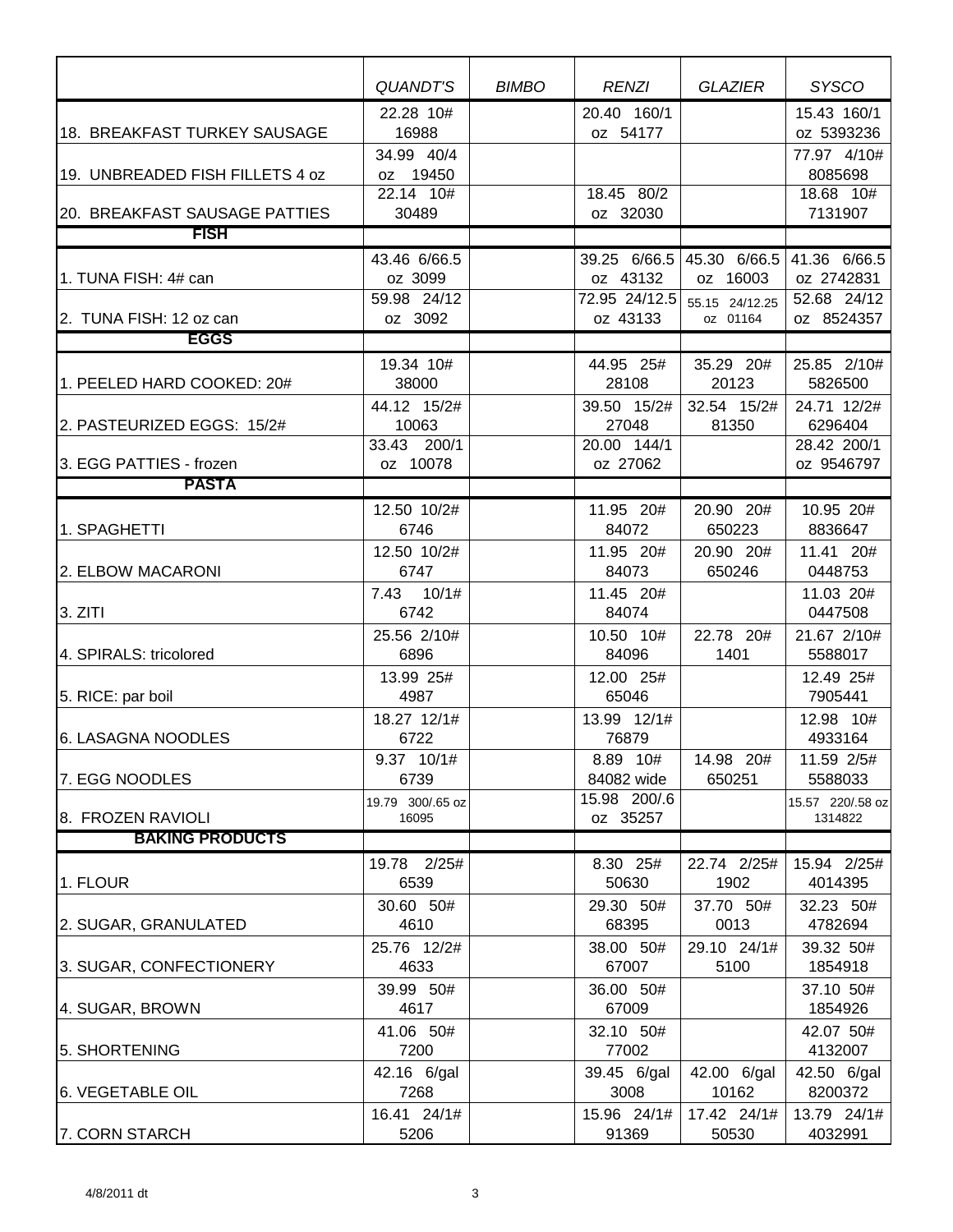|                                 | QUANDT'S                         | <b>BIMBO</b> | <b>RENZI</b>               | GLAZIER               | <b>SYSCO</b>                            |
|---------------------------------|----------------------------------|--------------|----------------------------|-----------------------|-----------------------------------------|
| 8. BAKING SODA                  | 14.66 12/2#<br>4440              |              | 12.75 24/1#<br>68058       |                       | 12.42 12/24<br>oz 4950598               |
| 9. BAKING POWDER                | 31.24 6/5#<br>4451               |              | 29.45 6/5#<br>68064        | 9.42 5#<br>84581      | 46.25 6/5#<br>5517701                   |
| 10. COCONUT: unsweetened        | 39.02 25#<br>4566                |              | 19.40 10#<br>10189         | 19.77 5/2#<br>787     | 20.89 5/2#<br>4510921                   |
| 11. SEMI-SWEET CHOCOLATE CHIPS  | 56.42<br>25#<br>4468             |              | 54.90 25#<br>92200         |                       | 56.72 25#<br>4015137                    |
| 12. WALNUTS                     | 45.17 3/2#<br>4815<br>40.83 6/5# |              | 38.50 6/5#                 | 40.40 6/5#            | 57.09 3/2#<br>4645404<br>35.34 6/5#     |
| 13. PEANUT BUTTER               | 4124                             |              | 92543                      | 336784                | 4009189                                 |
| 14. CHIX STUFFING MIX           | 37.15 6/3.5#<br>5045             |              | 41.90 4/3.5#<br>65038      | 46.66 4/3.5#<br>11600 | 39.18 4/3.56#<br>4396404                |
| 15. BRAN MUFFIN MIX             | 53.31 6/5#<br>6424               |              | 44.90 6/5#<br>28225        |                       | 49.98 6/5#<br>4044020                   |
| 16. SALT SUBSTITUTE             |                                  |              | 18.50<br>2000/1gm<br>67012 |                       |                                         |
| 17. PEANUT BUTTER CHIPS         |                                  |              |                            |                       |                                         |
| <b>INDIVIDUAL CEREALS</b>       |                                  |              |                            |                       |                                         |
| 1. CHEERIOS - Individual        | 20.73 96<br>6559                 |              | 20.95 96/.69<br>oz 84997   |                       | 18.22 96/.75<br>oz 5594049              |
|                                 | 20.73 96                         |              | 20.95 96/.75               |                       | 18.22 96/.75                            |
| 2. CORN FLAKES - Individual     | 6555                             |              | oz 84999                   |                       | oz 5593967                              |
| 3. RAISIN BRAN - Individual     | 20.73 96<br>6558                 |              | 22.00 96/1.25 oz<br>85010  |                       | 19.29 96/1.25<br>oz 5594015             |
| 4. SPECIAL K - Individual       | 23.17 96<br>6588                 |              |                            |                       | 24.19 96/5/8<br>oz 4044699              |
| 5. RICE CRISPIES - Individual   | 20.73 96<br>6560                 |              | 20.95 96/.63<br>oz 85000   |                       | 18.22 96/.75<br>oz 5594023              |
| 6. CREAM OF WHEAT - Bulk        | 41.15 12/28<br>oz 6650           |              | 26.50 50#<br>92330         |                       | 19.04 12/28<br>oz 8562639               |
| 7. OATMEAL - Individual         | 9.99 48<br>6663                  |              | 10.00 48/1<br>oz 85524     |                       |                                         |
| 8. SHREDDED WHEAT - Individual  | 26.43 70<br>6326                 |              | 20.95 96/2<br>oz 85006     |                       | 26.76 70/1.06<br>oz 6199269             |
| 9. SHREDDED WHEAT - Bulk        |                                  |              | 16.55 4/35<br>oz 76253     |                       |                                         |
| 10. CREAM OF WHEAT - Individual | 26.43 70                         |              | 22.53 70                   |                       | 52.30 12/12<br>ct 5503448<br>18.22 96/1 |
| 11. BRAN FLAKES - Individual    | 6322                             |              | 76500                      |                       | oz 8921132                              |
| <b>DESSERT MIXES</b>            |                                  |              |                            |                       |                                         |
|                                 |                                  |              |                            |                       |                                         |
| 1. BANANA NUT MUFFIN MIX        | 58.78 6/5#<br>6436 spec order    |              | 52.90 6/5#<br>28008        |                       |                                         |
| 2. BLUEBERRY MUFFIN MIX         | 28.09 6/5#<br>6415               |              | 25.50 6/5#<br>28030        |                       | 64.50 6/78<br>oz 4664504                |
| 3. BASIC MUFFIN MIX             | 26.26 6/5#<br>6414               |              | 24.25 6/5#<br>28231        |                       | 30.52 6/5#<br>4947958                   |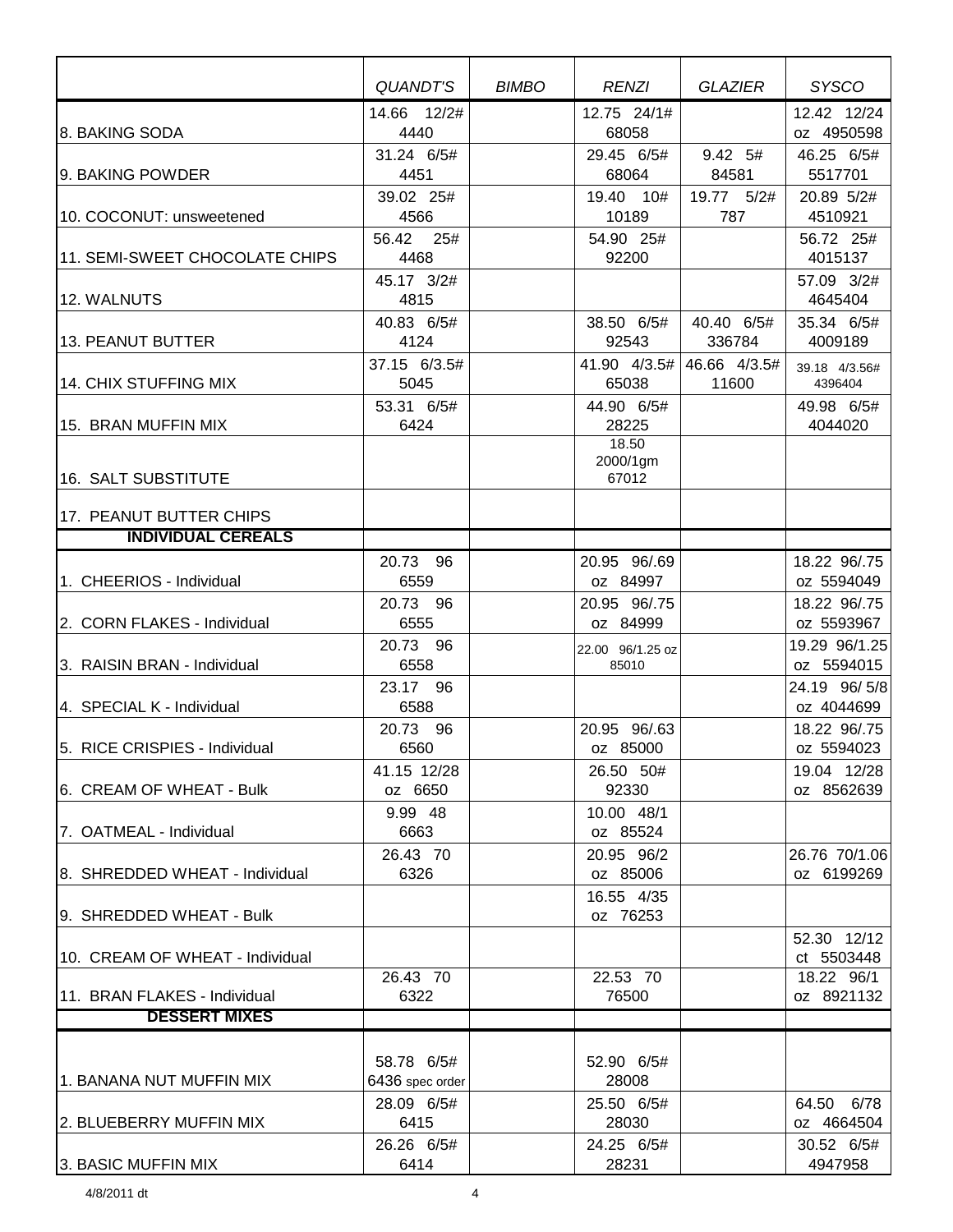|                                                                       | <b>QUANDT'S</b>                                                | <b>BIMBO</b> | <b>RENZI</b>                                                             | <b>GLAZIER</b>         | <b>SYSCO</b>                                                                     |
|-----------------------------------------------------------------------|----------------------------------------------------------------|--------------|--------------------------------------------------------------------------|------------------------|----------------------------------------------------------------------------------|
| 4. BROWNIE MIX                                                        | 31.42 6/5#<br>6505                                             |              | 26.00 5/6#<br>28038                                                      |                        | 26.70 6/5#<br>9031584                                                            |
| 5. ANGELFOOD CAKE                                                     | 48.12 12/16<br>oz 6301                                         |              |                                                                          |                        | 44.43 12/16<br>oz 4045621                                                        |
| 6. SPICE CAKE MIX                                                     | 27.39 6/5#<br>6450                                             |              |                                                                          |                        |                                                                                  |
| 7. READY TO SPREAD ICING: MUST BE<br>SHELF STABLE CHOCOLATE & VANILLA | 62.15 6/6.5#<br>van 6519 /<br>choc 6520<br>spec order          |              | 27.00 10#<br>choc 10212 /<br>37.06 15# van<br>51395                      |                        | 2/11# 52.46<br>choc fudge<br>4158929 /<br>48.78 vanilla<br>4046124               |
| 8. CAKE MIXES: Yellow/White/Chocolate                                 | 6/5# 26.93 6744<br>Yel / 29.26 6442<br>Choc / 29.02<br>6755 Wh |              | 5# 24.60 yel<br>28223 / 26.25 wh<br>28221 / 25.75<br>choc 28222          |                        | 6/5# 23.34 yel<br>6530406 / 23.28<br>wh 6530422 /<br>20.92 choc swiss<br>8669707 |
| 9. CARROT CAKE MIX<br>10. DIABETIC CAKE MIXES:                        | 74.20 50#<br>7063                                              |              | 60.00 6/5#<br>76605 w/cream<br>cheese icing<br>24.25 6/16<br>oz wh 76634 |                        | 63.95 6/5#<br>4045647<br>24.39 6/16 oz<br>W:6094528 /                            |
| Yellow/White/Chocolate<br>11. SMOOTH SPREAD ICING (add water)         |                                                                |              | / choc 76635<br>57.00 6/6.5<br>52585                                     |                        | C:6094536<br>60.37 6/5#<br>4046116                                               |
| 12. EGG CUSTARD - No Bake                                             |                                                                |              | 35.60 48/4 oz<br>90285 RTU                                               |                        | 57.81 6/24<br>oz 5586086                                                         |
| 13. CHEESECAKE                                                        | 66.60 6/4#<br>6509 spec order                                  |              | 40.08 4/20 ct<br>49057                                                   |                        | 60.34 6/4#<br>1678481                                                            |
| 14. GINGERBREAD MIX                                                   | 27.50 6/5#<br>6446                                             |              | 23.99 6/5#<br>28114<br>22.30 6/5#                                        |                        | 24.33 6/5#<br>8946451                                                            |
| 115. CORN MUFFIN MIX                                                  | 24.47 6/5#<br>6413                                             |              | 28217                                                                    |                        | 19.78 6/5#<br>5601265                                                            |
| <b>COOKING PRODUCTS</b>                                               |                                                                |              |                                                                          |                        |                                                                                  |
| 1. BEEF SOUP BASE LOW SODIUM                                          | 37.64 6/1#<br>8780                                             |              | 37.10 12/1#<br>57710                                                     | 75851                  | 66.46 12/1# 21.80 6/15 oz<br>6057533                                             |
| 2. CHICKEN SOUP BASE LOW SODIUM                                       | 37.64 6/1#<br>8782                                             |              | 39.35 12/1#<br>43.75 5 gal                                               | 75850                  | 65.20 12/1# 21.32 6/15 oz<br>6057541<br>32.91 6/.5                               |
| 3. SOY SAUCE LOW SODIUM                                               |                                                                |              | 91541                                                                    |                        | gal 4897641                                                                      |
| 4. PORK GRAVY MIX                                                     | 30.48 8/1#<br>8746                                             |              | 29.95 8/1#<br>57709                                                      | 33.49 8/13<br>oz 30132 | 20.11 6/11.3<br>oz 9829748                                                       |
| 5. TURKEY GRAVY MIX                                                   | 31.68 8/1#<br>8758                                             |              | 24.41 8/15<br>oz 28430                                                   | 33.40 8/1#<br>60003    | 15.34 8/15 oz<br>6799787                                                         |
| 6. SAUSAGE GRAVY                                                      | 57.92 6/10#<br>6805                                            |              | 55.00 6/10#<br>10625                                                     | 53.98 6/10#<br>408663  | 58.92 6/10#<br>4958542                                                           |
| 7. WORCESTERSHIRE SAUCE                                               | 17.66 4/gal<br>5814                                            |              | 23.00 4/gal<br>75179                                                     | 29.39 4/gal<br>41470   | 21.27 4/gal<br>4007894                                                           |
| 8. PANCAKE MIX                                                        | 25.35 6/5#<br>6432                                             |              | 19.00 6/5#<br>28085                                                      | 27.56 6/5#<br>102022   | 19.15 6/5#<br>5301643                                                            |
| 9. BISQUICK MIX                                                       | 44.52 6/5#<br>6502                                             |              | 20.15 6/5#<br>28237                                                      |                        | 16.14 6/5#<br>9995044                                                            |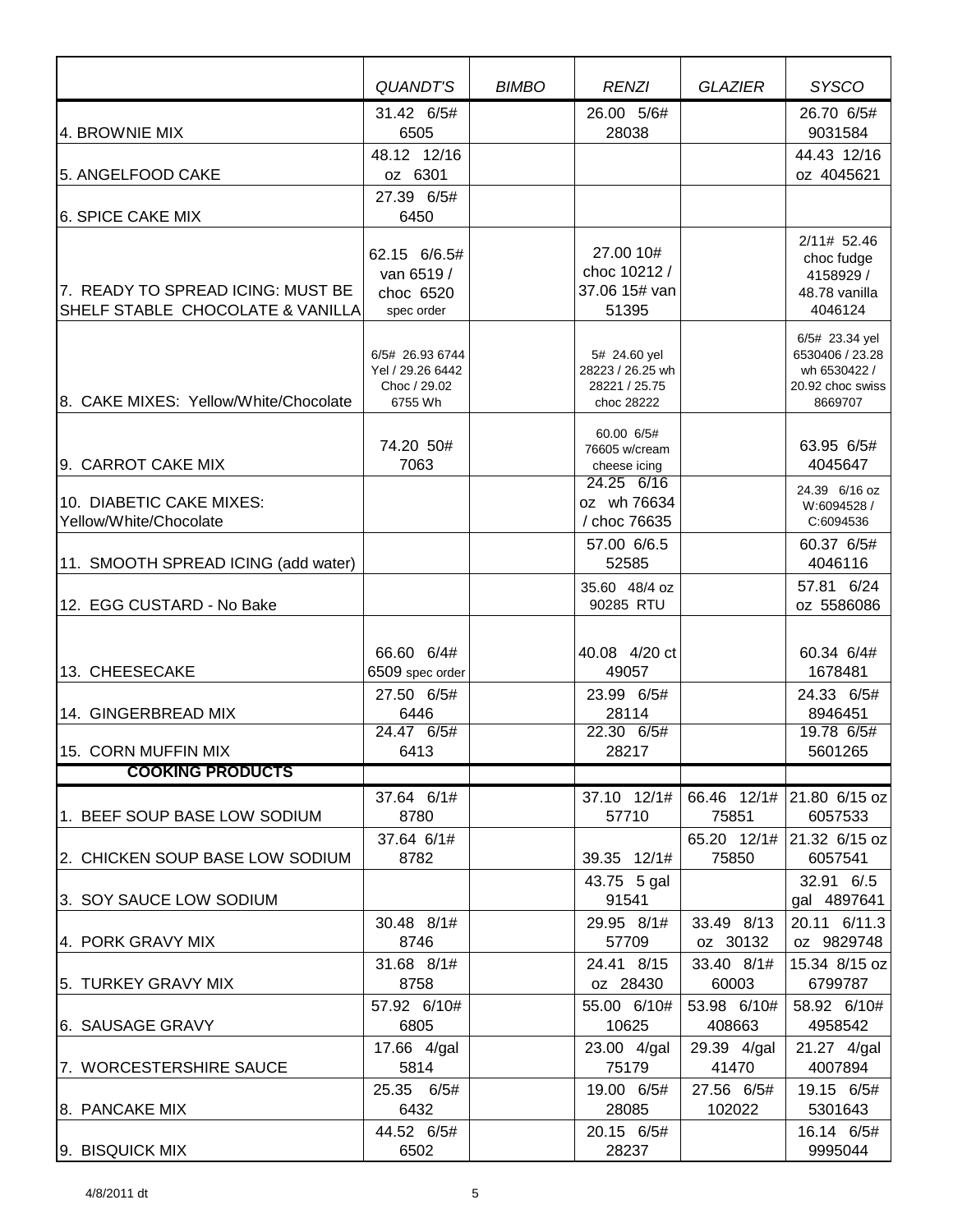|                                                                 | QUANDT'S                             | <b>BIMBO</b> | <b>RENZI</b>                  | <b>GLAZIER</b>       | <b>SYSCO</b>                        |
|-----------------------------------------------------------------|--------------------------------------|--------------|-------------------------------|----------------------|-------------------------------------|
| 10. INSTANT BROTH & SEASONING -<br><b>BEEF</b>                  | 32.39 6/50 ct<br>8788 spec order     |              | 30.10 6/50 ct                 |                      |                                     |
| 11. INSTANT BROTH & SEASONING -<br><b>CHICKEN</b>               | 32.39 6/50 ct<br>8789 spec order     |              | 30.10 6/50 ct<br>32415        |                      |                                     |
| 12. BEEF BROTH                                                  | 27.65 12/49<br>oz 8562               |              | 23.85 12/48<br>oz 36575       |                      | 25.75 12/49<br>oz 5568233           |
| 13. CHICKEN GRAVEY                                              | 36.03 12/5#<br>6825                  |              | 34.00 12/5#<br>58091          | 38.30 12/5#<br>63263 | 34.12 12/5#<br>4220364              |
| 14. CHICKEN BROTH                                               | 27.44 12/5#<br>8561                  |              | 23.42 12/48<br>oz 36580       |                      | 24.44 12/49<br>oz 5568241           |
| 15. THICK-IT INSTANT HEALTHCARE<br><b>FOOD THICKENER - PC</b>   | 21.48 100/4<br>gm 5214 spec<br>order |              | 13.45<br>1000/6.5 gm<br>76723 |                      | 13.56<br>100/6.5 gm<br>0101758      |
| 16. THICK-IT INSTANT HEALTHCARE<br><b>FOOD THICKENER - Bulk</b> | 80.26 25#<br>3216                    |              | 59.85 25#<br>76732            |                      | 60.34 25#<br>0102194                |
| <b>SALAD DRESSINGS</b>                                          |                                      |              |                               |                      |                                     |
| 1. SALAD DRESSING Low Fat Ranch                                 | 27.92 4/gal<br>8309                  |              | 35.48 4/gal<br>56077 FF       |                      | 37.64 4/gal<br>4086575              |
| 2. SALAD DRESSING Low Fat French                                |                                      |              | 22.20 4/gal<br>56050 FF       |                      | 22.74 4/gal<br>4086567              |
| 3. SALAD DRESSING Low Fat Thousand<br>Island                    |                                      |              | 34.95 4/gal<br>56060          |                      |                                     |
| 4. SALAD DRESSING Low Fat Golden<br>Italian                     | 23.62 4/gal<br>8306                  |              | 22.25 4/gal<br>56025 lite     |                      | $\overline{21.35}$ 4/gal<br>4488946 |
| <b>SPICES</b>                                                   |                                      |              |                               |                      |                                     |
| 1. GARLIC 1.5#                                                  | 47.26 6/25<br>oz 9361                |              | 49.25 6/21<br>oz 68156        | 5.40 16 oz<br>432    | 36.09 6/26<br>oz 6639165            |
| 2. PEPPER $1#$                                                  | 35.73 6/16<br>oz 9304                |              | 60.50 6/18<br>oz 68258        | 5.88 16 oz<br>472    | 38.05 6/18 oz<br>6639827            |
| 3. BASIL LEAVES 5.5 oz                                          | 31.84 6/5 oz<br>9303                 |              | 26.90 6/5.5<br>oz 68045       | 2.49 6.5 oz<br>402   | 12.93 5#<br>3557139                 |
| 4. CHIVES, DRIED 1.12 oz                                        | 34.33 6/1 oz<br>9311                 |              | 22.90 6/1 oz<br>68086         | 4.36 1.5 oz<br>418   | 25.99 6/1.35<br>oz 5913694          |
| 5. PARSLEY FLAKES 11 oz                                         | 42.60 3/10<br>oz 9342                |              | 7.25 11 oz<br>68246           | 8.78 10 oz<br>468    | 20.83 3/10 oz<br>5229265            |
| 6. ONIONS 3# dehydrated                                         | 67.99 6/3#<br>1856                   |              |                               |                      | 27.70 6/2#<br>5865498               |
| 7. POULTRY SEASONING 10 oz                                      | 58.25 6/12<br>oz 9352                |              | 41.75 6/10<br>oz 68321        | 6.38 14.5 oz<br>486  | 38.33 6/12<br>oz 5229562            |
| 8. CHILI POWDER                                                 | 21.68 6/16<br>oz 9317                |              | 36.75 6/18<br>oz 68082        | 5.38 18 oz<br>416    | 32.84 6/20<br>oz 9806498            |
| 9. MRS. DASH SALT SUBSTITUTE                                    | 33.91 300<br>9375                    |              | 32.50 500/.02 oz<br>93052     |                      |                                     |
| <b>SOUP</b>                                                     |                                      |              |                               |                      |                                     |
| 1. CR MUSHROOM LO-SO #5 CAN                                     | 42.93 12/5#<br>3492                  |              | 42.00 12/5#<br>11899          |                      |                                     |
| 2. TOMATO LO-SO #5 CAN                                          | 40.74 12/5#<br>3498                  |              | 35.40 12/5#<br>11891          |                      | 35.64 12/50oz<br>4146445            |
| 3. CHICKEN NOODLE LO-SO                                         | 17.75 24/7.5<br>oz 3505              |              | 16.76 24/7.5<br>oz 76579      |                      | 16.52 24/7.25<br>oz 4104469         |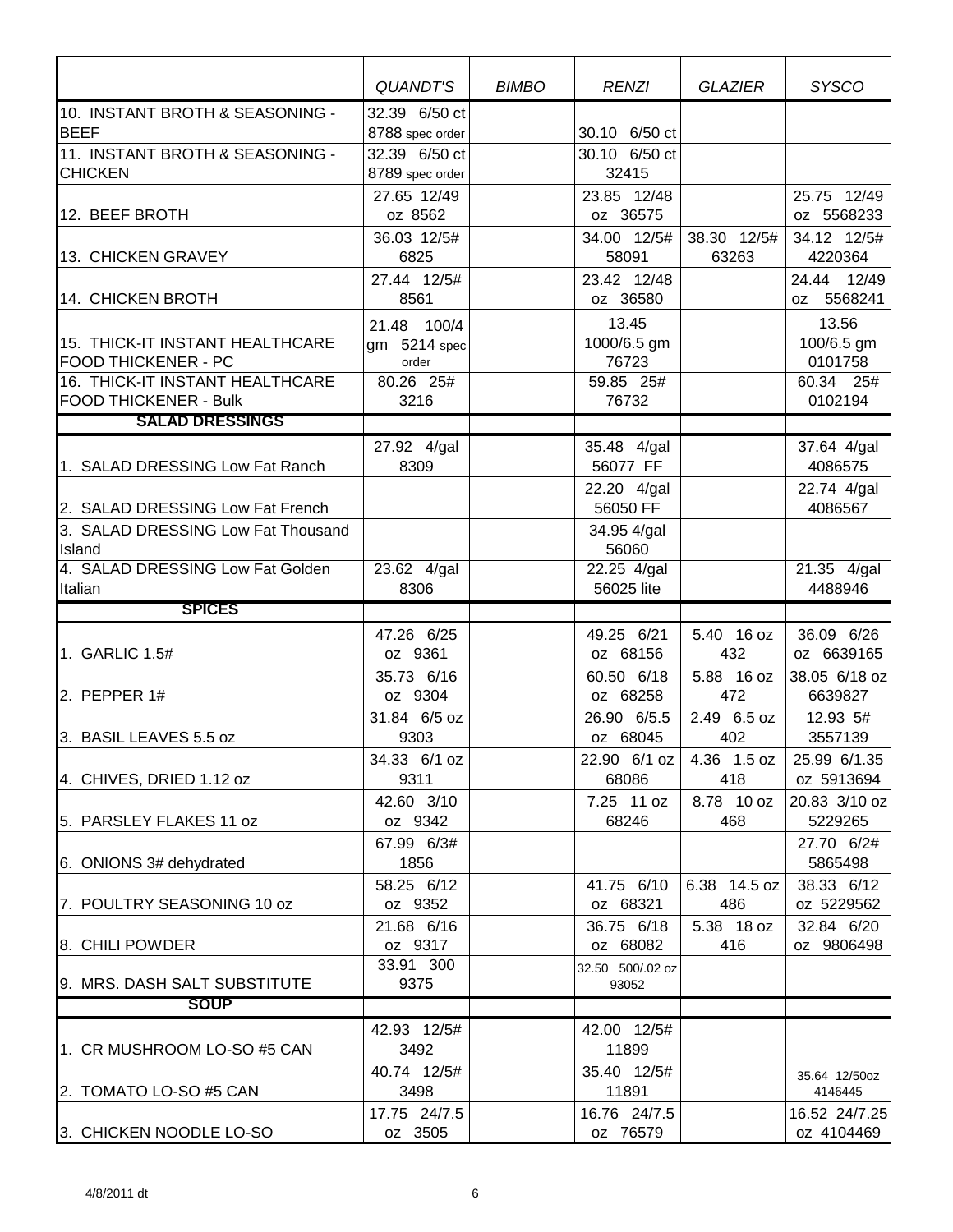|                                                                         | QUANDT'S                                                                            | <b>BIMBO</b> | <b>RENZI</b>                                                        | GLAZIER | <b>SYSCO</b>                                                                          |
|-------------------------------------------------------------------------|-------------------------------------------------------------------------------------|--------------|---------------------------------------------------------------------|---------|---------------------------------------------------------------------------------------|
| 4. VEGETABLE LO-SO                                                      |                                                                                     |              | 17.00 24/7.5<br>oz 36997                                            |         | 16.56 24/7.25<br>oz 4013108                                                           |
| 5. TOMATO LO-SO                                                         | 16.66 24/7.5<br>oz 3510                                                             |              | 15.80 24/7.5<br>oz 36994                                            |         | 15.89 24/7.25 oz<br>4013066                                                           |
| 6. CREAM OF CHICKEN SOUP                                                |                                                                                     |              | 19.04 24/7.5<br>oz 36699                                            |         |                                                                                       |
| 7. CREAM OF MUSHROOM SOUP                                               | 19.20 24/7.5<br>oz 3509                                                             |              | 17.00 24/7.5<br>oz 36670                                            |         | 17.09 24/7.25 oz<br>4013041                                                           |
| <b>FROZEN DESSERTS</b>                                                  |                                                                                     |              |                                                                     |         |                                                                                       |
| 1. APPLE PIE RAW                                                        | 27.74 6/46<br>oz 12956                                                              |              | 35.19 6/10"<br>48090                                                |         | 21.02 6/46<br>oz 1972744                                                              |
| 2. APPLE PIE BAKED                                                      | 35.51 6/38<br>oz 12942                                                              |              | 30.00 6/10"<br>48015                                                |         | 29.76 6/48 oz<br>9787748                                                              |
| 3. APPLE PIE SUGAR FREE                                                 | 34.73 6/46 oz<br>13025                                                              |              | 25.14 4/49 oz<br>37251                                              |         | 32.49 6/46<br>oz 1037639                                                              |
| 4. CHERRY PIE RAW                                                       | 47.77 6/47<br>oz 12949<br>46.81 6/46 oz                                             |              | 35.00 6/10"<br>48030                                                |         | 29.85 6/46<br>oz 1972702                                                              |
| 5. DIET SUGAR FREE CHERRY PIE                                           | 13024                                                                               |              |                                                                     |         |                                                                                       |
| 6. BLUEBERRY PIE RAW                                                    | 36.69 6/46 oz<br>12959<br>46.43 6/46                                                |              | 36.47 6/10"<br>48025<br>45.45 6/10"                                 |         | 31.38 6/46<br>oz 1972728                                                              |
| 7. DIET SUGAR FREE BLUEBERRY PIE                                        | oz 13030                                                                            |              | 48038                                                               |         |                                                                                       |
| 8. CREAM PIES:                                                          | 6/27 oz 28.42<br>choc 12983 &<br>27.71 bana 12984<br>/ 6/42 oz 37.79<br>cocon 12985 |              | 32.04 choc<br>76171 / 27.50<br>bana 48176 /<br>28.40 cocon<br>17923 |         | 6/27 oz 25.98<br>choc: 9789686 /<br>25.19<br>bana:9788936 /<br>25.43<br>cocon:9809294 |
| 9. FRUIT OF THE FOREST PIE                                              | 40.61 6/48<br>oz 12950                                                              |              | 41.50 6/10"<br>48040                                                |         | 38.84 6/48 oz<br>9785601                                                              |
|                                                                         | 28.42 6/43                                                                          |              | 32.93 6/10"                                                         |         | 27.70 6/46 oz                                                                         |
| 10. STRAWBERRY RHUBARB PIE                                              | oz 12516                                                                            |              | 48065                                                               |         | 9785312                                                                               |
| 11. CARROT CAKE premade, 3                                              | 61.39 4/12x16                                                                       |              | 62.45 4/96                                                          |         | 62.63 4/99                                                                            |
| sheets/box                                                              | 12953                                                                               |              | oz 48042                                                            |         | oz 2296507                                                                            |
| 12. OATMEAL COOKIES - ready to bake                                     | 34.69 240/1<br>oz 13399                                                             |              | 32.00 384/1<br>oz 28542                                             |         | 34.43 320/1<br>oz 7040538                                                             |
| 13. LEMON PIE                                                           | 26.90 4/46 oz<br>13012                                                              |              | 31.80 6/10"<br>48141                                                |         | 27.76 6/38<br>oz 9788522                                                              |
| 14. BOSTON CREAM PIE                                                    | 33.40 6/30 oz<br>13001                                                              |              | 32.87 6/10"<br>48105                                                |         | 34.87 6/33<br>oz 1972090                                                              |
| 15. DIABETIC COOKIES - ready to bake                                    | 20.20 5#<br>13005                                                                   |              |                                                                     |         | 34.31 200/.75 oz<br>5754403                                                           |
| 16. VANILLA ICE CREAM - individual                                      | 6.05 24/4 oz<br>10691                                                               |              | 5.69 24/4 oz<br>71011                                               |         | 17.47 96/4<br>oz 2220200                                                              |
| 17. CHOCOLATE ICE CREAM - individual                                    | 6.05 24/4 oz<br>10692                                                               |              | 5.79 24/4 oz<br>71012                                               |         | 17.47 96/4<br>oz 2220226                                                              |
|                                                                         | 6.57 24/4 oz                                                                        |              | 6.00 24/4 oz                                                        |         | 5.57 24/4 oz                                                                          |
| 18. NSA VANILLA ICE CREAM - individual<br>19. NSA CHOCOLATE ICE CREAM - | 10695<br>$6.57$ 24/4 oz                                                             |              | 71009<br>6.00 24/4 oz                                               |         | 2376770<br>5.57 24/4 oz                                                               |
| individual<br><b>JUICES</b>                                             | 10694                                                                               |              | 71002                                                               |         | 7769383                                                                               |
|                                                                         |                                                                                     |              |                                                                     |         |                                                                                       |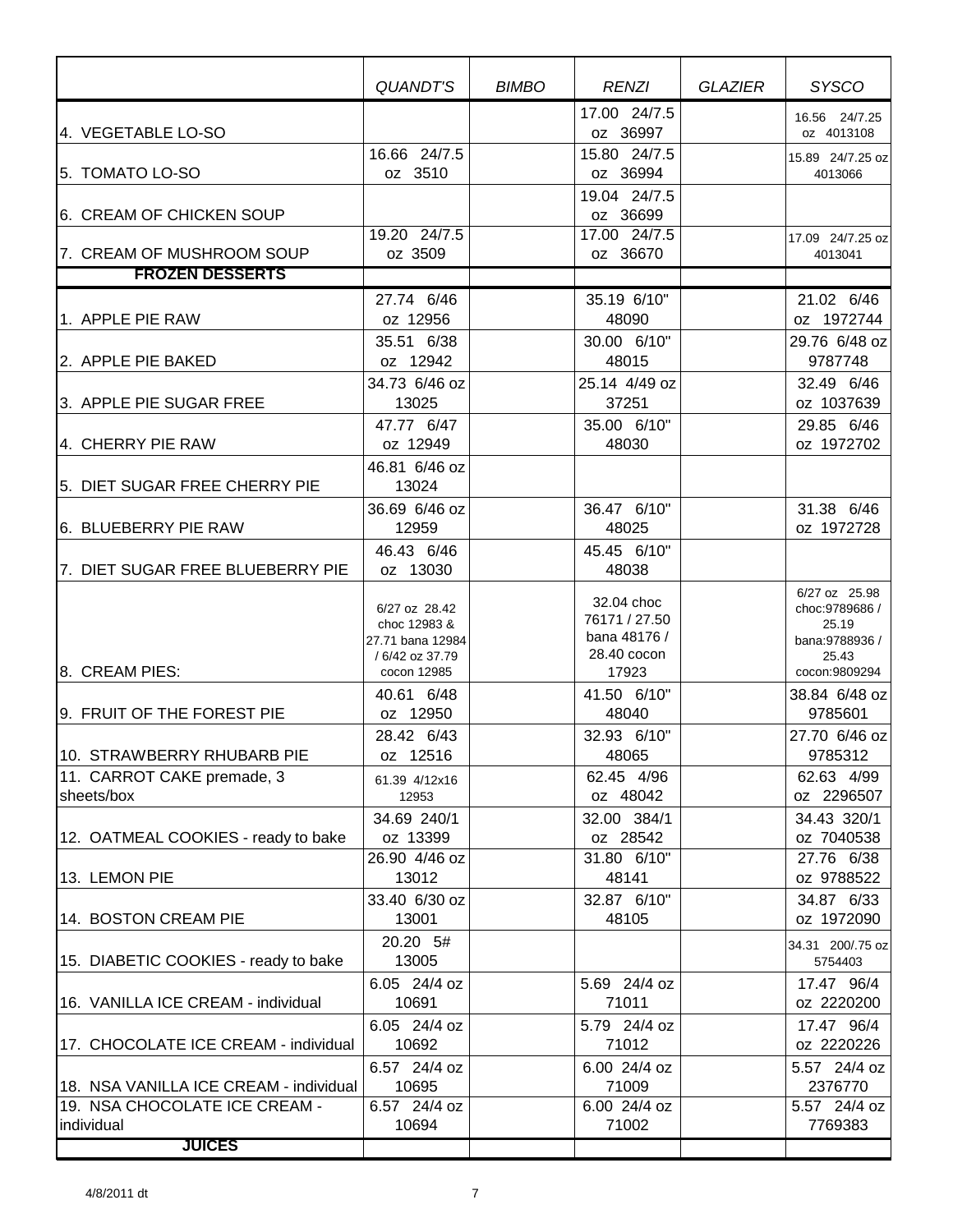|                                    | <b>QUANDT'S</b>         | <b>BIMBO</b> | <b>RENZI</b>             | <b>GLAZIER</b> | <b>SYSCO</b>               |
|------------------------------------|-------------------------|--------------|--------------------------|----------------|----------------------------|
|                                    | 23.78 12/46             |              | 26.00 12/46              |                | 16.22 12/46                |
| 1. ORANGE                          | oz 2605                 |              | oz 47057                 |                | oz 5116504                 |
|                                    | 25.01 12/46             |              | 20.17 12/46              |                | 20.78 12/46                |
| 2. PINEAPPLE                       | oz 3012                 |              | oz 47058                 |                | oz 5116504                 |
|                                    | 21.75 12/46             |              | 19.00 12/46              | 24.70 12/46    | 14.54 12/46                |
| 3. APPLE                           | oz 2600                 |              | oz 47050                 | oz 1046        | oz 8910537                 |
|                                    | 19.08 12/46             |              | 14.30 12/46              | 19.56 12/46    | 12.59 12/46                |
| 4. TOMATO                          | oz 2680                 |              | oz 47060                 | oz 50185       | oz 4081584                 |
|                                    | 24.62 12/46             |              | 19.94 12/46              |                | 19.95 12/46                |
| 5. CRANBERRY                       | oz 3013                 |              | oz 47052                 |                | oz 8910558                 |
|                                    | 24.98 48/5.5            |              | 23.08 48/5.5             |                | 21.39 48/5.5               |
| 6. V-8 EZO LO SO, low sodium       | oz 2693                 |              | oz 47331                 |                | oz 5142187                 |
|                                    | 21.11 48/5.5            |              | 16.75 48/6               |                | 16.82 48/5.5               |
| 7. ORANGE JUICE EZO                | oz 2640                 |              | oz 47049                 |                | oz 4164018                 |
|                                    | 21.18 48/5.5            |              | 17.58 48/5.5             |                | 17.67 48/5.5               |
| 8. CRANBERRY EZO                   | oz 2617                 |              | oz 47345                 |                | oz 4164364                 |
|                                    | 19.86 48/5.5            |              | 18.99 48/5.5             |                | 19.17 48/5.5               |
| 9. GRAPEFRUIT EZO                  | oz 2624                 |              | oz 47047                 |                | oz 4164026                 |
| 10. PINEAPPLE EZO                  | 18.18 48/6 oz           |              | 16.75 48/6               |                | 17.07 48/6 oz              |
|                                    | 2653                    |              | oz 47048                 |                | 4121950                    |
|                                    | 14.73 48/5.5            |              | 14.95 48/6               |                | 16.67 48/5.5               |
| 11. APPLE EZO                      | oz 2625                 |              | oz 47046                 |                | oz 4164034                 |
| 12. GRAPE JUICE                    | 25.35 12/46<br>oz 2628  |              | 21.99 12/46<br>oz 47051  |                | 19.95 12/46<br>oz 8910566  |
|                                    |                         |              |                          |                |                            |
| 13. PC GRAPE JUICE 5.5 oz          | 19.39 48/5.5<br>oz 2639 |              | 16.50 48/5.5<br>oz 47047 |                | 16.62 48/5.5<br>oz 4164497 |
|                                    | 15.72 48/6              |              | 15.50 48/6               |                | 14.04 48/6                 |
| 14. EZO TOMATOE JUICE              | oz 2683                 |              | oz 47325                 |                | oz 5161658                 |
| <b>BULK PRODUCTS</b>               |                         |              |                          |                |                            |
|                                    | 20.11 6/10#             |              | 18.00 6/10#              | 20.89 6/10#    | 18.31 6/10#                |
| 1. TOMATO CATSUP                   | 1484                    |              | 57081                    | 20721          | 4113361                    |
|                                    | 23.15 6/10#             |              | 21.03 6/10#              | 25.55 6/10#    | 18.80 6/10#                |
| 2. SLICED BEETS                    | 1340                    |              | 62065                    | 10419          | 4109328                    |
|                                    | 22.47 6/10#             |              | 21.03 6/10#              | 25.16 6/10#    | 18.80 6/10#                |
| 3. DICED BEETS                     | 1334                    |              | 62067                    | 3245           | 4109328                    |
| 4. SPAGHETTI SAUCE, comparable to  | 34.20 6/10#             |              | 18.50 6/10#              | 27.15 6/10#    | 17.03 6/10#                |
| Angela Mia                         | 6778                    |              | 57049                    | 50130          | 8173423                    |
|                                    |                         |              | 31.00 6/10#              |                | 28.72 6/10#                |
| 5. GREEN PEPPERS                   |                         |              | 60098                    |                | 4189247                    |
|                                    | 36.83 6/10#             |              | 37.60 6/10#              |                |                            |
| 6. RED PEPPERS                     | 1981                    |              | 59000                    |                |                            |
|                                    | 35.99 6/10#             |              | 28.00 6/10#              | 46.55 6/10#    | 31.22 6/10#                |
| 7. MUSHROOMS                       | 1788                    |              | 68025                    | 30053          | 5072137                    |
|                                    | 20.12 6/10#             |              | 19.00 6/10#              |                | 17.52 6/10#                |
| 8. NORTHERN BEAN                   | 1180                    |              | 62032                    |                | 4062360                    |
|                                    | 35.92 6/10#             |              | 36.80 6/5#               |                | 34.46 6/3.55#              |
| 9. POTATO PEARL Vitamin C Enriched | 2082                    |              | 34139                    |                | 4675138                    |
|                                    | 23.23                   |              | 19.94 6/10#              | 26.16 6/10#    | 19.63 6/10#                |
| 10. STEWED TOMATO Grade A          | 6/10# 2214              |              | 57015                    | 50148          | 5096474                    |
|                                    | 30.51 6/10#             |              | 30.00 6/10#              | 37.66 6/10#    | 30.36 6/10#                |
| 11. TOMATO PASTE Grade A           | 6783                    |              | 57035                    | 50136          | 4030664                    |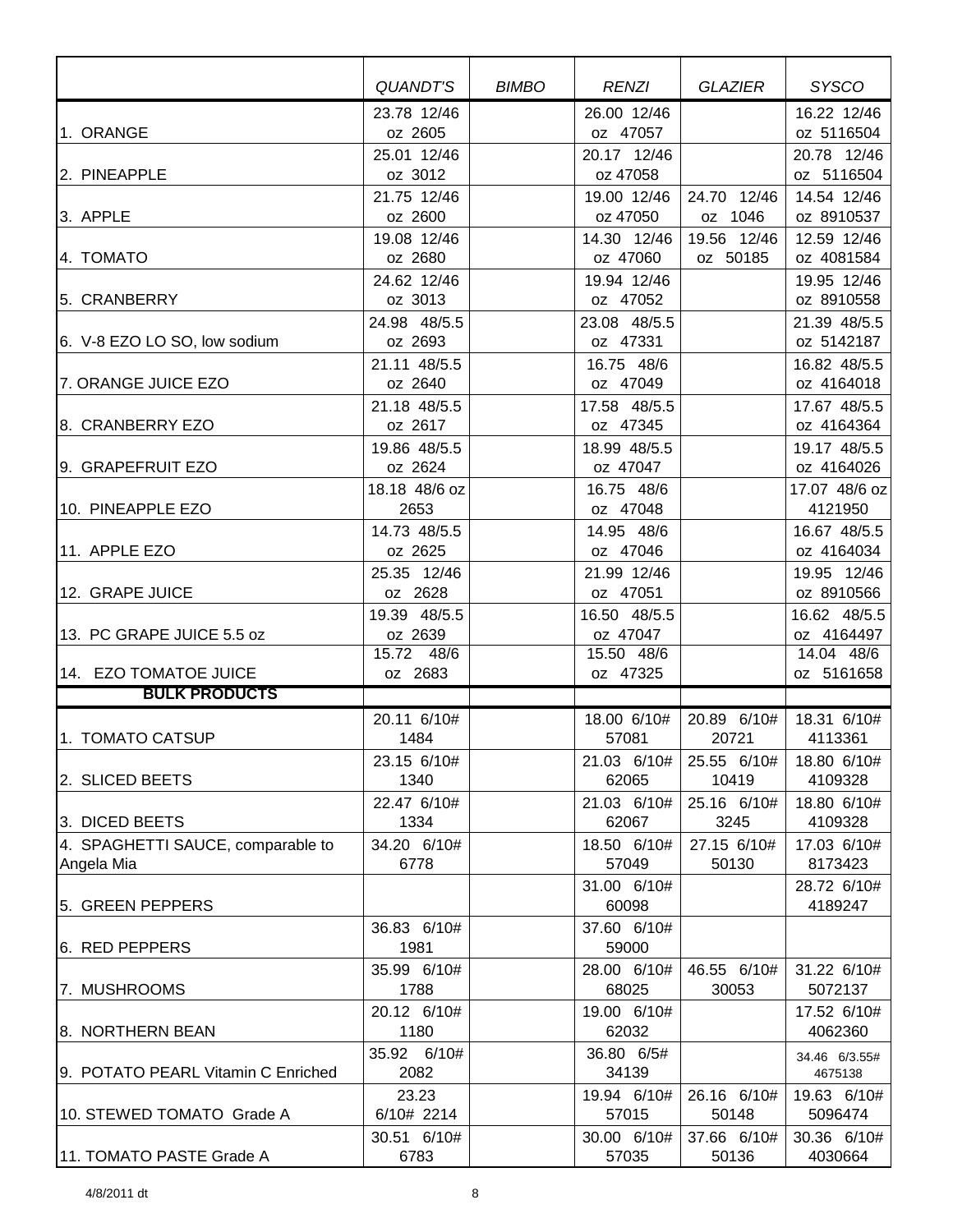|                                        | QUANDT'S            | <b>BIMBO</b> | <b>RENZI</b>         | GLAZIER             | <b>SYSCO</b>           |
|----------------------------------------|---------------------|--------------|----------------------|---------------------|------------------------|
|                                        | 31.90 6/10#         |              | 25.67 6/10#          | 28.83 6/10#         | 25.84 6/10#            |
| 12. SWEET POTATOES, syrup Grade A      | 2054                |              | 97369                | 797100              | 4114625                |
|                                        | 25.62 6/10#         |              | 18.99 6/10#          | 25.03 6/10#         | 19.30 6/10#            |
| 13. PIZZA SAUCE Grade A                | 2193                |              | 57051                | 50149               | 4189387                |
|                                        | 22.66 6/10#         |              | 20.95 6/10#          |                     | 21.18 6/10#            |
| 14. POTATOES DICED                     | 2052<br>17.38 6/10# |              | 62084<br>18.00 6/10# | 19.75 6/10#         | 4108866<br>15.38 6/10# |
| 15. TOMATO SAUCE                       | 2294                |              | 57055                | 50138               | 4001921                |
| 16. FRESH VAC PACKED DICED             |                     |              | 13.65 2/10#          |                     | 13.80 2/10#            |
| <b>POTATOES</b>                        |                     |              | 34175                |                     | 2598159                |
|                                        | 38.20 4/gal         |              | 30.00 4/gal          |                     | 17.06 4/gal            |
| 17. CANNONBALL BBQ SAUCE               | 8283                |              | 57112                |                     | 8902134                |
| 18. CANNED BEEF STEW                   | 70.46 6/10#<br>6848 |              | 64.00 6/10#<br>66067 | 76.30 6/10#<br>490  | 68.25 6/10#<br>4067039 |
|                                        | 21.52 6/10#         |              | 21.03 6/10#          | 25.15 6/10#         | 21.11 6/10#            |
| 19. CANNED CREAM STYLE CORN            | 1626                |              | 62035                | 10593               | 0582106                |
|                                        | 24.64 6/10#         |              | 29.50 6/10#          | 27.60 6/10#         | 24.55 6/10             |
| 20. CANNED CHILI SAUCE                 | 1496                |              | 57140                | 50137               | 5096490                |
|                                        | 21.41 6/10#         |              | 16.95 6/10#          | 23.74 6/10#         | 17.26 6/10#            |
| 21. CANNED GREEN BEANS                 | 1216                |              | 63100                | 7259                | 8538348                |
| 22. CANNED WAX BEANS                   | 17.71 6/10#<br>1290 |              | 21.75 6/10#<br>62022 | 27.14 6/10#<br>3372 | 16.92 6/10#<br>4935854 |
|                                        | 17.26 6/10#         |              | 18.02 6/10#          | 21.89 6/10#         | 18.44 6/10#            |
| 23. CANNED KIDNEY BEANS                | 1168                |              | 62026                | 10159               | 6275018                |
|                                        | 30.52 6/10#         |              | 29.05 12/5#          | 30.44 12/5#         | 22.57 12/50            |
| 24. BROWN GRAVEY                       | 6827                |              | 58095                | 3528                | oz 4184727             |
|                                        |                     |              | 18.38 6/10#          |                     | 15.40 6/10#            |
| 25. PINTO BEANS                        |                     |              | 62033<br>28.00 4/gal |                     | 3362274<br>27.18 4/gal |
| 26. LOW FAT MAYONNAISE                 |                     |              | 56204                |                     | 6912735                |
| <u>FRUITS</u>                          |                     |              |                      |                     |                        |
|                                        | 17.43 6/10#         |              | 20.10 6/10#          | 25.80 6/10#         | 16.04 6/10#            |
| 1. APPLESAUCE Unsweetened, Grade A     | 127                 |              | 65045                | 0338                | 7302151                |
|                                        | 21.41 72/4          |              | 19.25 72/4           |                     | 19.22 72/4 oz          |
| 2. PC APPLESAUCE, 40Z                  | oz 146              |              | oz 88710             |                     | 6818579                |
| 3. CRANBERRY SAUCE Whole, Grade A      | 40.16 6/10#<br>334  |              |                      |                     | 39.94 6/10#<br>5729983 |
|                                        | 39.26 6/10#         |              | 31.99 6/10#          | 42.68 6/10#         | 32.25 6/10#            |
| 4. CRANBERRY SAUCE, Jellied, Grade A   | 355                 |              | 64050                | 23207               | 5729967                |
|                                        | 26.44 6/10#         |              | 24.69 6/10#          | 28.98 6/10#         | 23.81 6/10#            |
| 5. FRUIT COCKTAIL                      | 410                 |              | 63101                | 6450                | 4503124                |
| 6. PEACHES yellow, light cling halves, |                     |              | 23.10 6/10#          |                     | 23.26 6/10#            |
| Grade A                                |                     |              | 63042 sliced         |                     | 4331914                |
| 7. PEACHES sliced, light Grade A       | 26.69 6/10#<br>585  |              | 23.10 6/10#<br>63042 | 33.32 6/10#<br>2072 | 21.78 6/10#<br>4218996 |
|                                        | 22.78 6/10#         |              | 24.80 6/10#          |                     | 26.56 6/10#            |
| 8. PEARS halves, light Grade A         | 642                 |              | 64011                |                     | 4261889                |
|                                        | 25.27 6/10          |              | 23.00 6/10#          |                     | 22.40 6/10#            |
| 9. PEARS pieces, light Grade A         | 645 diced           |              | 64012                |                     | 6109981                |
| 10. CRUSHED PINEAPPLE: fancy, juice    | 24.90 6/10          |              | 35.00 6/10#          |                     | 23.91 6/10#            |
| Hawaiian Coarse, Grade A               | 770                 |              | 64089                |                     | 8921201                |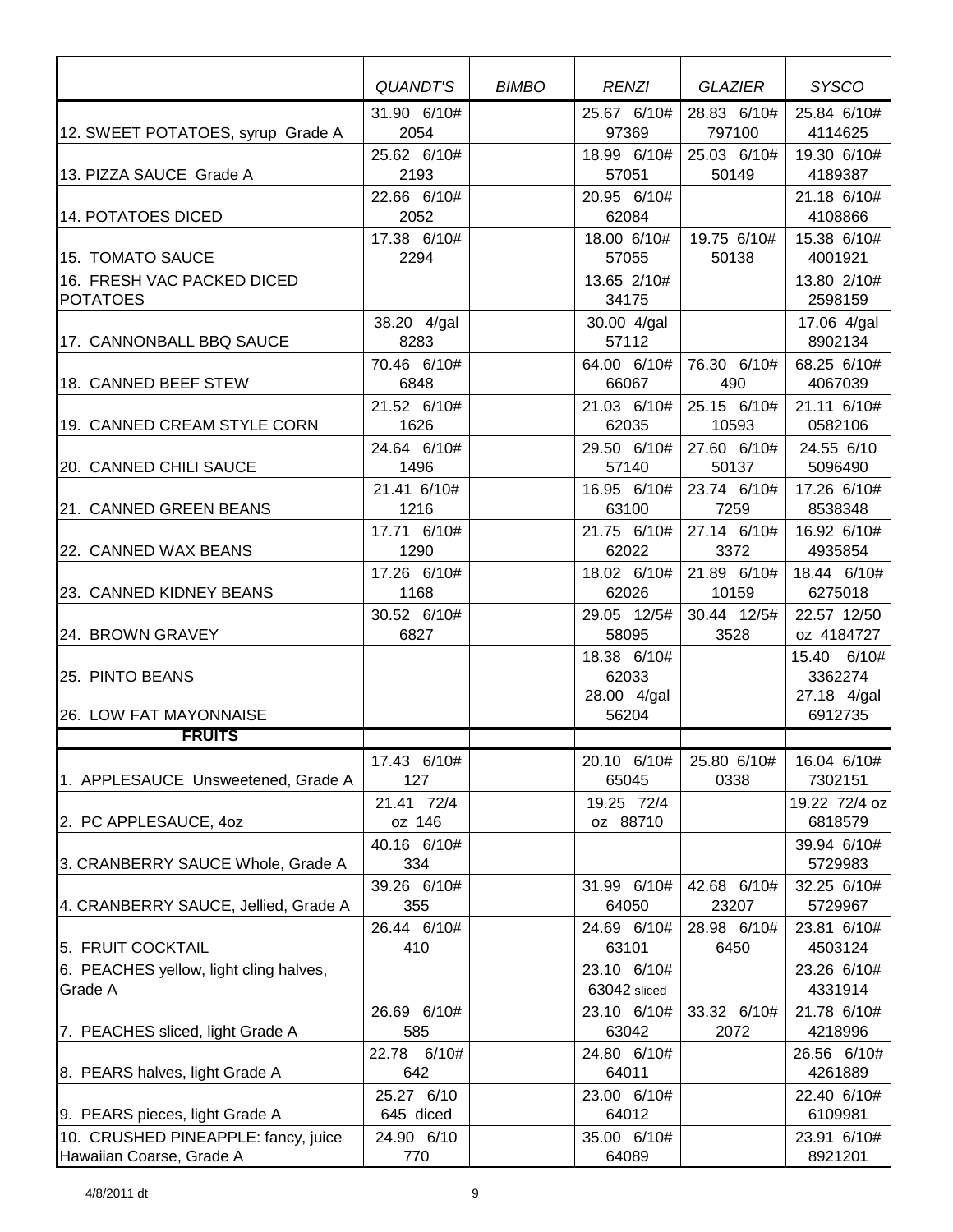|                                                                  | QUANDT'S                | <b>BIMBO</b> | <b>RENZI</b>                          | <b>GLAZIER</b>         | <b>SYSCO</b>                                                     |
|------------------------------------------------------------------|-------------------------|--------------|---------------------------------------|------------------------|------------------------------------------------------------------|
| 11. SLICED APPLES: sliced, juice or water<br>packed, Grade A     | 37.72 6/10#<br>104      |              | 26.00 6/10#<br>10251                  | 42.04 6/10#<br>320     | 24.54 6/10#<br>4119343                                           |
| 12. PINEAPPLE TIDBITS: light, Grade A                            | 23.55 6/10#<br>784      |              | 25.00 6/10#<br>64043                  | 29.32 6/10#<br>905267  | 24.27 6/10#<br>6588297                                           |
| 13. PINEAPPLE, sliced, juice packed,<br>Grade A                  | 27.05 6/10#<br>730      |              | 30.25 6/10#<br>63037                  |                        | 24.64 6/10#<br>1097807                                           |
| 14. MANDARIN ORANGE, sections, light                             | 28.75 6/10#<br>490      |              | 22.25 6/10#<br>66031                  | 32.38 6/10#<br>6615    | 24.09 6/10#<br>1009208                                           |
| 15. FRUIT MEDLEY, Festival/Classic,<br>melon pieces, grapes, etc |                         |              |                                       |                        | 14.86 1/8#<br>2527786                                            |
| 16. TROPICAL FRUIT, papaya, banana,<br>etc.                      | 37.67 6/10#<br>431      |              | 27.90 6/10#<br>64030                  | 30.99 6/10#<br>371163  | 31.08 6/10#<br>3279536                                           |
| 17. SEEDLESS RAISINS                                             | 27.81 24/6pk<br>3962    |              | 32.73 24/15<br>oz 92348               |                        | 26.82 144/1.5<br>oz 9387317                                      |
| 18. FROZEN STRAWBERRIES,<br><b>UNSWEETENED</b>                   | 35.56 6/6.5#<br>10018   |              | 45.00 6/6.5#<br>45175                 |                        | 38.08 30#<br>1024421                                             |
| 19. FROZEN STRAWBERRIES,<br><b>SWEETENED</b>                     |                         |              | 27.45 30#<br>46209                    | 38.12 6/6.5#<br>16130  | 35.82 6/6.5#<br>7652409                                          |
|                                                                  |                         |              | 38.95 96/4<br>oz pears<br>53334 / mix |                        | 48/4 oz 20.07<br>peach 9704917 /<br>20.03 mix<br>9705047 / 19.92 |
| 20. FRUIT CUPS                                                   | 33.37 6/10#             |              | 53337<br>40.80 6/10#                  |                        | pear 9704974<br>30.35 6/10#                                      |
| 21. APRICOTS<br><b>VEGETABLES - FROZEN</b>                       | 169                     |              | 11090                                 |                        | 0029078                                                          |
|                                                                  |                         |              |                                       |                        |                                                                  |
| 1. CUT GREEN BEANS, Grade A                                      | 10.08 20#<br>12110      |              | 14.47 20#<br>45265                    | 16.44 12/2#<br>15290   | 17.39 3/10#<br>3832458                                           |
| 2. CUT WAX BEANS, Grade A                                        | 18.09 12/2.5#<br>12058  |              | 16.00 20#<br>45302                    | 27.30 12/2.5#<br>15310 | 16.30 12/2#<br>1877026                                           |
| 3. CUT BROCCOLI, Grade A                                         | 12.80 20#<br>12015      |              | 12.45 20#<br>45131                    | 18.90 12/2.5#<br>15350 | 22.75 3/10#<br>4073318                                           |
| 4. BRUSSEL SPROUTS, Grade A                                      | 18.46 12/2#<br>12020    |              | 17.17 20#<br>44984                    | 17.28 12/2#<br>15420   | 18.31 12/2#<br>7288091                                           |
| 5. CUT CARROTS, Grade A                                          | 10.64 20#<br>12104      |              | 8.75 20#<br>45132                     | 12.84 12/2#<br>15480   | 13.52 3/10#<br>3835865                                           |
| 6. BABY CARROTS, whole Grade A                                   | 15.02 20#<br>12106      |              | 15.50 20#<br>45228                    | 18.48 12/2#<br>15500   | 17.78 12/2#<br>1055508                                           |
| 7. SPINACH, chopped Grade A                                      | 20.57 12/3#<br>12084    |              | 24.75 12/3#<br>45232                  | 20.52 12/3#<br>443332  | 20.04 12/3#<br>0382937                                           |
| 8. CAULIFLOWER, grade A                                          | 16.80 12/2.5#<br>12026  |              | 21.08 12/2#<br>45257                  | 17.76 12/2#<br>15510   | 17.41 12/2#<br>3772514                                           |
| 9. CORN, Grade A                                                 | 13.02 20#<br>12120      |              | 12.25 20#<br>45026                    | 21.15 12/2.5#<br>15560 | 18.96 3/10#<br>3836889                                           |
| 10. MIXED VEGETABLES Grade A, 5 way<br>mix                       | 12.36 20#<br>12121      |              | 12.24 20#<br>45134                    | 22.20 12/2.5#<br>15640 | 19.52 12/2.5#<br>1263623                                         |
| 11. ORIENTAL BLEND, Grade A                                      | 15.13 20#<br>12126      |              | 17.10 12/2#<br>45049                  | 22.56 12/2#<br>15720   | 17.30 12/2#<br>8491383                                           |
| 12. SWEET PEAS, Grade A                                          | 13.46 20#<br>12114      |              | 12.90 20#<br>45029                    | 21.15 12/2.5#<br>15780 | 19.53 3/10#<br>3837903                                           |
| 13. PEAS/CARROTS, Grade A                                        | 17.78  12/2.5#<br>12079 |              | 19.78 12/2.5#<br>45041                | 19.44 12/2.5#<br>15740 | 19.96 30#<br>3959277                                             |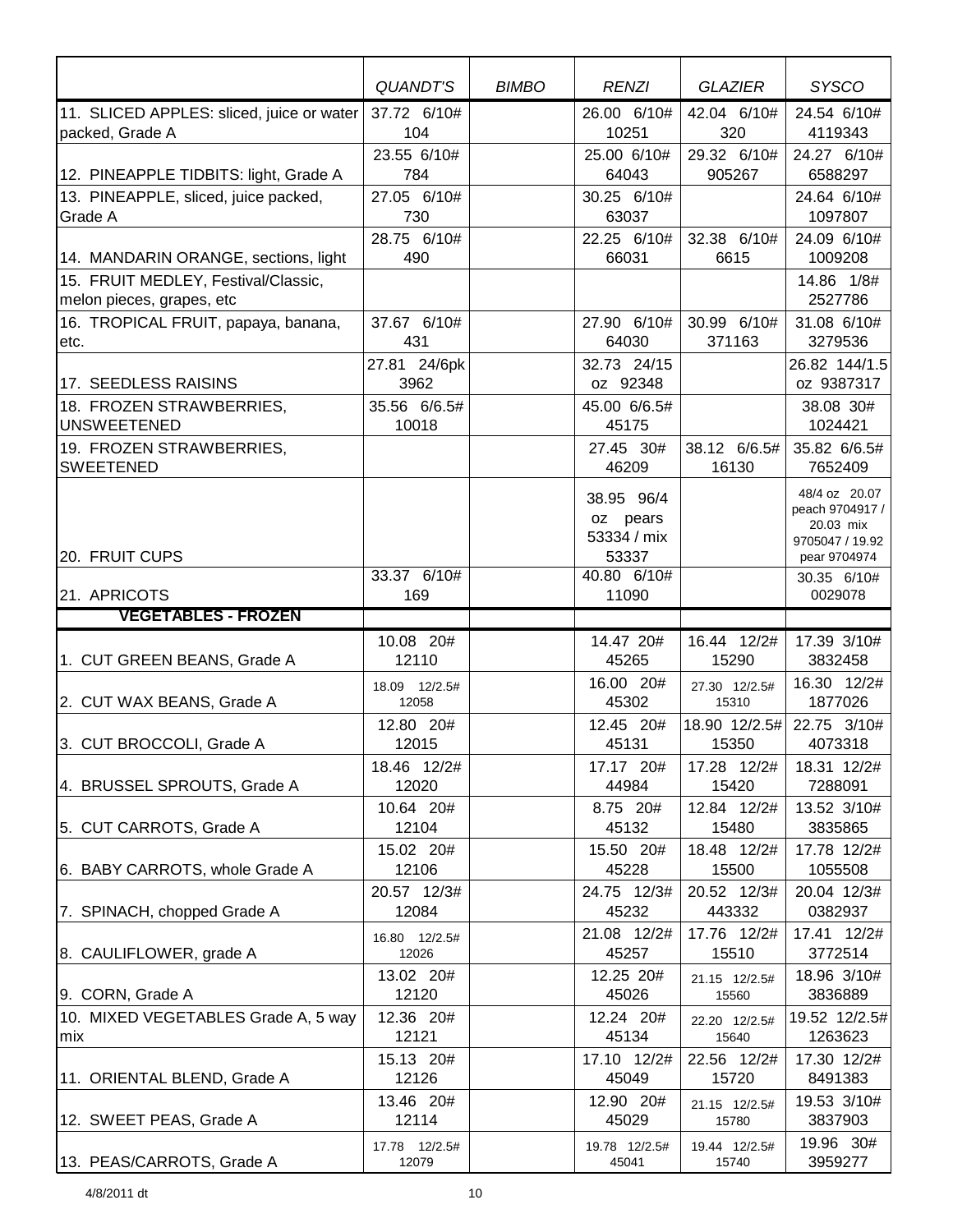|                                 | QUANDT'S                         | <b>BIMBO</b> | <b>RENZI</b>           | GLAZIER               | <b>SYSCO</b>              |
|---------------------------------|----------------------------------|--------------|------------------------|-----------------------|---------------------------|
|                                 | 27.84 12/4#                      |              | 28.90 12/4#            |                       | 32.85 12/4#               |
| 14. HUBBARD SQUASH, Grade A     | 12091                            |              | 45174                  |                       | 0571240                   |
| 15. ASPARAGUS, Grade A          | 17.72 6/2.5#<br>12005            |              | 22.95 6/2.5#<br>45233  | 18.30 6/2.5#<br>33195 | 20.47 6/2.5#<br>1532159   |
| 16. IT CUT GREEN BEANS, Grade A | 19.84 12/2#<br>12062             |              | 20.40 12/2#<br>45254   |                       | 15.37 12/2#<br>1389931    |
| 17. BROCCOLI SPEARS, Grade A    | 18.08 12/2#<br>12012             |              | 16.05 12/2#<br>45204   | 18.96 12/2#<br>15380  | 16.79 12/2#<br>7288119    |
| 18. LIMA BEANS, Grade A         | 28.65 12/2.5#<br>12008           |              | 21.00 20#<br>45312     |                       | 22.83 20#<br>1496793      |
|                                 | 18.50 12/2#                      |              | 16.45 20#              |                       | 22.20 12/2#               |
| 19. CAPRI MIX, Grade A          | 12131                            |              | 45318                  |                       | 1528769                   |
| 20. ITALIAN MIX, Grade A        | 15.52 20#<br>12130               |              | 15.45 20#<br>45234     | 19.68 12/2#<br>15620  | 26.12 3/10#<br>3840816    |
| 21. WINTER BLEND, Grade A       | 13.76 20#<br>12129               |              | 16.65 20#<br>45320     |                       | 26.41 30#<br>3890969      |
| 22. SCAND BLEND, Grade A        | 15.38 20#<br>12133               |              | 19.90 12/2#<br>45248   |                       | 21.84 12/2#<br>1474980    |
| 23. JAPANESE STIR FRY, Grade A  | 19.81 12/2#<br>12068             |              | 19.50 12/2#<br>45049   |                       | 30.45 6/4#<br>1874817     |
|                                 | 20.94 12/2#                      |              | 20.65 12/2#            |                       | 29.53 6/4#                |
| 24. FAJITA STRIPS 12-2#         | 12092                            |              | 45246                  |                       | 2182665                   |
| 25. CALIFORNIA BLEND, Grade A   | 13.24 20#<br>12123               |              | 11.99 20#<br>44601     | 17.76 12/2#<br>15430  | 12.09 20#<br>2222115      |
|                                 | 29.27 6/5#                       |              | 15.70 4/5#             |                       | 25.76 6/5#                |
| 26. BREAKFAST CUBE POTATOES     | 12225                            |              | 34109                  |                       | 3644036                   |
| 27. FRENCH GREEN BEANS          | 18.58 12/2#<br>12056             |              | 15.55 20#<br>45310     |                       | 15.69 12/2#<br>2266294    |
|                                 | 10.55 6/2#                       |              | 13.99 20#              |                       | 8.44 6/2#                 |
| 28. DICED ONIONS                | 12112                            |              | 45295                  |                       | 6191712                   |
|                                 | 13.96 6/5#                       |              | 13.25 6/5#             |                       | 15.71 6/5#                |
| 29. FRENCH FRIES                | 12152                            |              | 34115                  |                       | 8897878                   |
| 30. FROZEN ZUCCHINI             | 21.88 12/3#<br>12090             |              | 15.95 20#<br>45294     | 23.40 12/3#<br>15960  | 30.32 12/3#<br>1648369    |
| 31. FROZEN PEARL ONIONS         | 24.05 12/2.5#<br>12087           |              | 32.62 12/2.5#<br>45147 |                       | 35.26 30#<br>3959194      |
|                                 | 22.12 12/2#                      |              | 16.99 20#              |                       | 20.68 12/2#               |
| 32. FROZEN DICED GREEN PEPPERS  | 12063                            |              | 45007 strips           |                       | 1876069                   |
| <b>PUDDING</b>                  |                                  |              |                        |                       |                           |
|                                 | 26.03 12/28                      |              |                        |                       | 19.66 12/24               |
| 1. REGULAR CHOCOLATE            | oz 6087                          |              |                        |                       | oz 7461296                |
|                                 | 23.77 12/28                      |              |                        |                       | 27.80 12/24               |
| 2. REGULAR BUTTERSCOTCH         | oz 6112                          |              |                        |                       | oz 4325908                |
| 3. REGULAR VANILLA              | 23.77 12/24<br>oz 6088           |              |                        |                       | 18.53 12/24<br>oz 7461353 |
|                                 | 54.73 12/28                      |              |                        |                       |                           |
| 4. REGULAR PISTACHIO            | oz 6055                          |              |                        |                       |                           |
|                                 | 45.05 24/3.4 oz                  |              |                        |                       | 12/3.5 oz 17.82           |
|                                 | van 6060 / choc<br>6061 / butter |              |                        |                       | choc:6798658 /<br>17.90   |
| 5. SUGAR FREE                   | 6062                             |              |                        |                       | van:6798637               |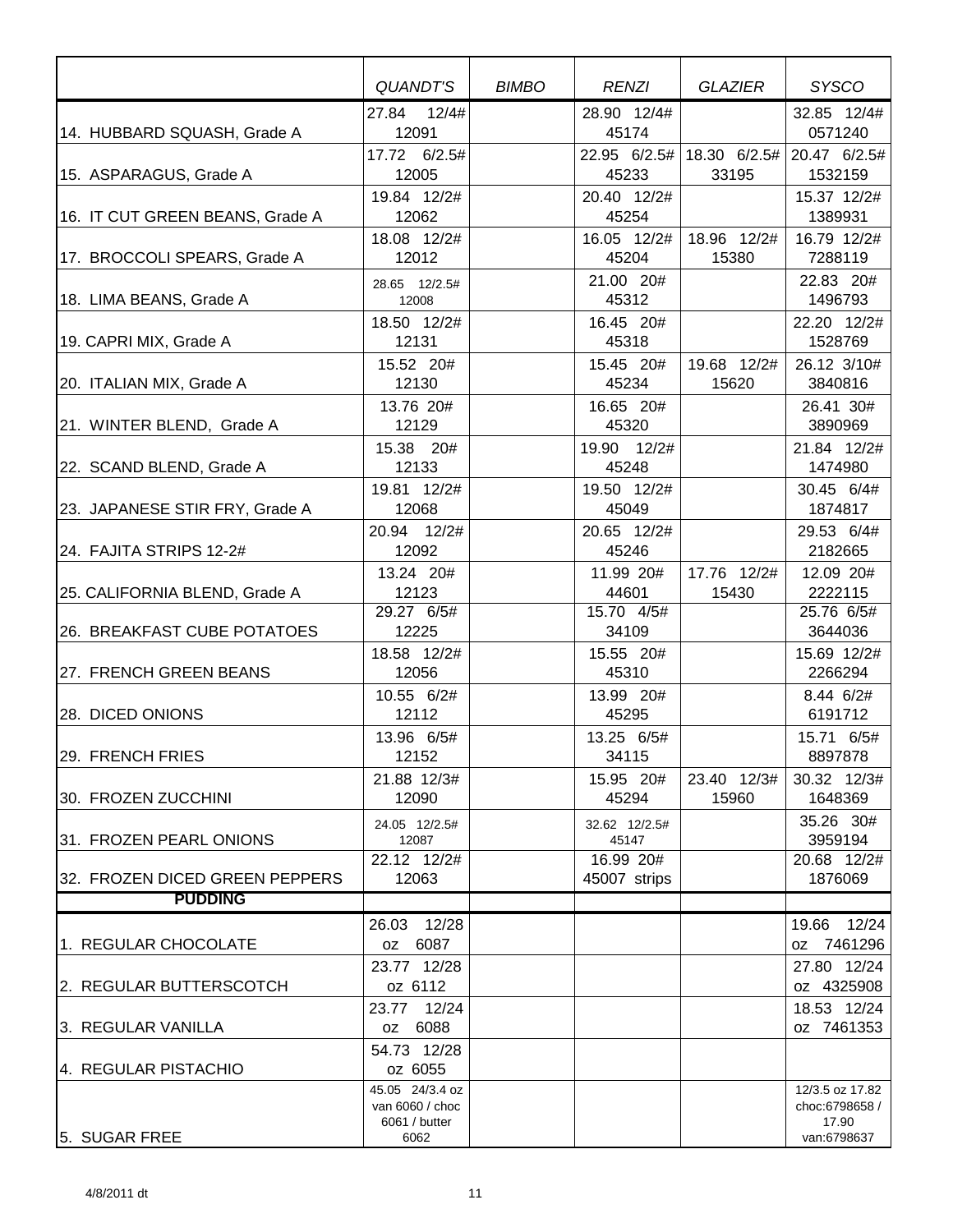|                                                 | QUANDT'S                                 | <b>BIMBO</b> | <b>RENZI</b>                               | <b>GLAZIER</b>         | <b>SYSCO</b>                                                                                                                                                                                     |
|-------------------------------------------------|------------------------------------------|--------------|--------------------------------------------|------------------------|--------------------------------------------------------------------------------------------------------------------------------------------------------------------------------------------------|
| <b>6. SNACK PACK PUDDINGS</b>                   | 17.91 48/4<br>oz choc 4153<br>/ van 4152 |              | 15.00 48/3.5<br>oz 88715/<br>88716 / 88717 |                        | 15.02 48/3.5 oz<br>butter:6213615 /<br>tapicoa:6051452/<br>choc:5661582/<br>van:5763834                                                                                                          |
| 7. DIABETIC SNACK PACK PUDDINGS                 |                                          |              |                                            |                        | 20.21 48/4 oz<br>rice:6959159 /<br>tapioca: 1642362 /<br>choc:2496560 /<br>van:2619500                                                                                                           |
| 8. TAPIOCA PUDDING                              | 26.92 6/10#<br>6120                      |              | 27.25 6/10#<br>73207                       |                        | 49.05 12/24<br>oz 4222782                                                                                                                                                                        |
| 9. LEMON PUDDING                                | 23.77 6/10#<br>6114                      |              | 25.20 6/10#<br>73150                       |                        |                                                                                                                                                                                                  |
| <b>JELLO</b>                                    |                                          |              |                                            |                        |                                                                                                                                                                                                  |
|                                                 | 20.92 12/24<br>oz 5804 red /             |              | 20.95 12/24                                |                        | 12/24 oz 21.64<br>asst citrus:<br>4010344 & asst<br>red: 4010310 /<br>20.94 cherry:<br>4010351 / 19.14<br>orange: 4010443<br>/ 19.11 lemon:<br>4010393 & straw:<br>4010476 / 20.86<br>red raspb: |
| 1. REGULAR                                      | 5803 citrus                              |              | oz 28277                                   |                        | 4010450 / 19.12<br>lime: 4010419                                                                                                                                                                 |
| 2. SUGAR FREE RED                               | 37.42 18/2.75<br>oz 5808                 |              | 62.00 18/2.75 oz<br>28264                  |                        | 25.17 18/2.75<br>oz 7188711                                                                                                                                                                      |
| 3. SUGAR FREE CITRUS                            | 37.42 18/2.75<br>oz 5807                 |              | 43.00 18/2.75 oz<br>28273                  |                        | 25.19 18/2.75<br>oz 7188701                                                                                                                                                                      |
| <b>DAIRY</b>                                    |                                          |              |                                            |                        |                                                                                                                                                                                                  |
| 1. MEXICAN SHREDDED CHEESE                      | 49.46 4/5#<br>37324 (mont<br>jack)       |              | 47.80 20#<br>25045                         |                        | 45.08 4/5#<br>2406189                                                                                                                                                                            |
| 2. CHEESE, EXTRA SHARP, block                   | 4.19 lb 10#<br>37470                     |              | 2.59 lb 10#<br>25064                       | 3.03 lb 10#<br>3208    | 26.93 2/5#<br>3812971                                                                                                                                                                            |
| 3. CHEESE AMER PROCESSED SLICED                 | 51.78 4/5#<br>37232                      |              | 45.00 20#<br>25038 / 25039                 | 75.00 6/5#<br>46151    | 37.95 4/5#<br>9493388                                                                                                                                                                            |
| 4. MAYONNAISE                                   | 24.40 4/gal<br>8419                      |              | 23.99 4/gal<br>56206                       | 27.33 4/gal<br>300428  | 24.24 4/gal<br>4002432                                                                                                                                                                           |
| 5. MARGARINE                                    | 21.66 30/1#<br>37075                     |              | 20.45 30/1#<br>29088                       | 21.66 30/1#<br>10206   | 24.87 30/1#<br>6562211                                                                                                                                                                           |
| 6. MOZZARELLA CHEESE SHREDDED                   | 2.67 lb 4/5#<br>37615                    |              | 49.00 4/5#<br>25155                        | 80.48 6/5#<br>205028   | 64.11 6/5#<br>7483654                                                                                                                                                                            |
| 7. PARMESAN CHEESE                              | 54.32 4/5#<br>37217                      |              | 30.50 2/5#<br>25186                        |                        | 53.79 4/5#<br>6370571                                                                                                                                                                            |
| 8. PIZZA CRUST, 12x16" rectangular par<br>baked | 27.36 10/43<br>oz 16315                  |              | 24.75 10/43<br>oz 37802                    |                        | 37.18 14/12<br>x 16 2286482                                                                                                                                                                      |
| 9. YOGURT: 24/4 oz CONTAINERS PER<br>CASE       | 16.69 48/4<br>oz 37920                   |              |                                            | 15.18 48/4<br>oz 11291 | 11.42 48/4<br>oz 8605501                                                                                                                                                                         |
| 10. LOWFAT COTTAGE CHEESE                       | 35.69 6/5#<br>37408                      |              | 26.75 4/5#<br>25109                        |                        | 15.76 4/5#<br>5020169                                                                                                                                                                            |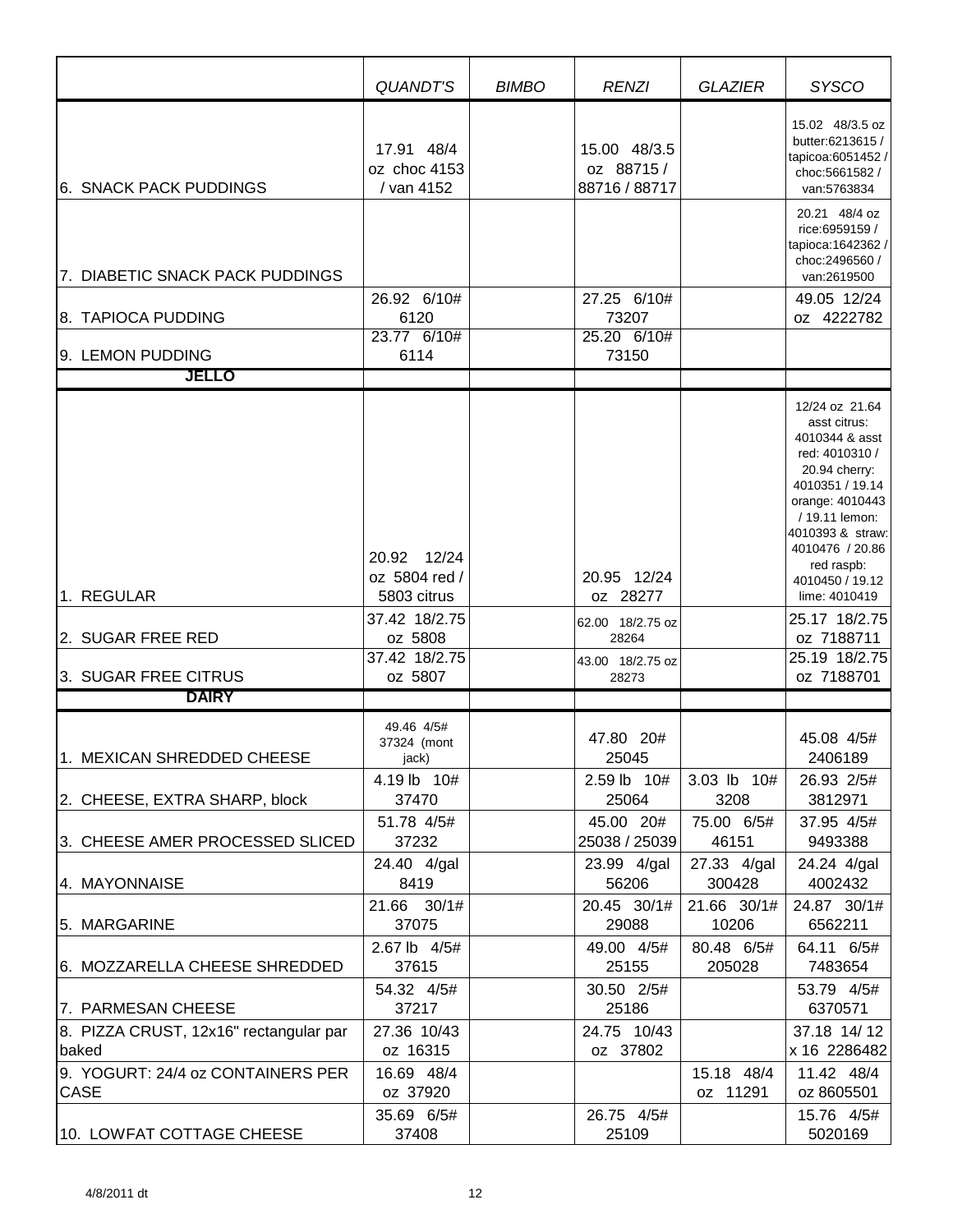|                                                         | QUANDT'S                               | <b>BIMBO</b> | <b>RENZI</b>              | <b>GLAZIER</b>                     | <b>SYSCO</b>                        |
|---------------------------------------------------------|----------------------------------------|--------------|---------------------------|------------------------------------|-------------------------------------|
| 11. SHREDDED SHARP CHEESE                               | 54.61 4/5#<br>37315                    |              | 49.80 4/5#<br>25042       |                                    | 55.52 4/5#<br>1159946               |
| 12. LIQUID BUTTER                                       | 38.16 3/gal<br>7248                    |              | 27.85 3/gal<br>29145      |                                    | 29.44 3/gal<br>4577391              |
| 13. READY WHIP TOPPING                                  | 23.36 12/14<br>oz 10316                |              | 40.45 12/32<br>oz 91001   |                                    | 40.73 12/32<br>oz 7500570           |
| 14. PC MARGARINE cups                                   | 20.65 600/5<br>gm 37061                |              | 20.00 600/5gm<br>25318    | 20.64 600/5<br>grm 50068           | 15.21 900/5<br>gr 6146468           |
| 15. PC BUTTER cups                                      | 25.73 90<br>$(8#)$ 37368               |              | 24.00 755/4.8<br>gm 25313 | 39.22 936/5<br>grm 19101           | 24.36 720/5<br>gr 8415242           |
| 16. 1% COTTAGE CHEESE                                   | 35.68 6/5#<br>37408 (4%)<br>32.04 6/5# |              |                           | 26.38 4/5#<br>151309<br>28.54 4/5# | 15.76 2/5#<br>5020169<br>30.31 6/5# |
| 17. SOUR CREAM                                          | 10315                                  |              |                           | 340309                             | 1309194                             |
| <b>COOKIES &amp; CRACKERS</b>                           |                                        |              |                           |                                    |                                     |
| 1. GRAHAM CRACKERS, individual<br>packages              | 19.10 200/2<br>ct 7944                 |              | 17.55 200/2<br>ct 28125   |                                    | 18.13 200/2ct<br>4307575            |
| 2. SALTINES UNSALTED TOPS,<br>individual packages       | 12.36 300/2<br>ct 7784                 |              | 15.45 500/2<br>ct 73312   |                                    | 17.03 500/2ct<br>4455028            |
| 3. FIG NEWTONS/indivudual pkgs.                         | 39.78 120/1<br>oz 8090                 |              | 35.15 120/1<br>oz 72024   |                                    | 33.70 120/1<br>oz 4220554           |
| 4. FIG NEWTONS #1                                       |                                        |              |                           |                                    |                                     |
| 5. SUGAR COOKIES frozen ready to bake<br>dough          |                                        |              | 26.25 240/1<br>oz 37439   |                                    | 32.97 216/1.5 oz<br>6219828         |
| 6. PEANUT BUTTER COOKIES ready to<br>bake frozen dough  | 57.37 240/1.5 oz<br>13382              |              | 50.75 240/1.5 oz<br>37431 |                                    | 36.22 213/1.5<br>oz 6219869         |
| 7. CHOCOLATE CHIP COOKIES frozen<br>ready to bake dough | 56.14 240/1.5 oz<br>13383              |              | 51.65 220/1.5 oz<br>39961 |                                    | 32.69 216/1.5<br>oz 6217566         |
| 8. LORNA DOONE COOKIE                                   | 33.17 120/1<br>oz 8085                 |              | 29.90 120/4<br>ct 72022   |                                    | 30.04 120/1<br>oz 4125852           |
| 9. SUGAR FREE COOKIE: Lemon                             | 39.99 120/3<br>ct 7808                 |              | 25.78 106/.75 oz<br>32510 |                                    |                                     |
| 10. SUGAR FREE COOKIE: Chocolate                        | 39.99 120/3<br>ct 7800                 |              | 30.77 106/.75 oz<br>32506 |                                    |                                     |
| 11. SUGAR FREE COOKIE: Short Bread                      | 39.71 120/8<br>ct 7804                 |              |                           |                                    | 39.26 120/8 ct<br>3294980           |
| <b>MISC</b>                                             |                                        |              |                           |                                    |                                     |
| 1. FROZEN FRENCH TOAST                                  | 21.90 144/1.5<br>oz 13285              |              | 22.00 144<br>46021        |                                    | 15.76 144/1.5<br>oz 3580487         |
| 2. FROZEN WAFFLES                                       | 12.87 144/1.3 oz<br>13276              |              | 10.35 12/12<br>ct 46023   |                                    | 10.40 144/.83<br>oz 3788908         |
| 3. FROZEN PANCAKES                                      | 12.83 144/1.2 oz<br>13270              |              | 12.80 144/1.2 oz<br>46033 |                                    | 8.23 144/1.2<br>oz 0669200          |
| 4. READY MADE BISCUITS 3"                               | 21.21 96/2<br>oz 13661                 |              | 25.75 120/2<br>oz 51003   |                                    | 19.90 120/2<br>oz 5083670           |
| 5. READY MADE BISCUITS 2"                               | 28.47 120/2<br>oz 13664                |              | 23.34 175/1<br>oz 51004   | 22.38 96/2<br>oz 50048             | 23.32 240/1<br>oz 5083571           |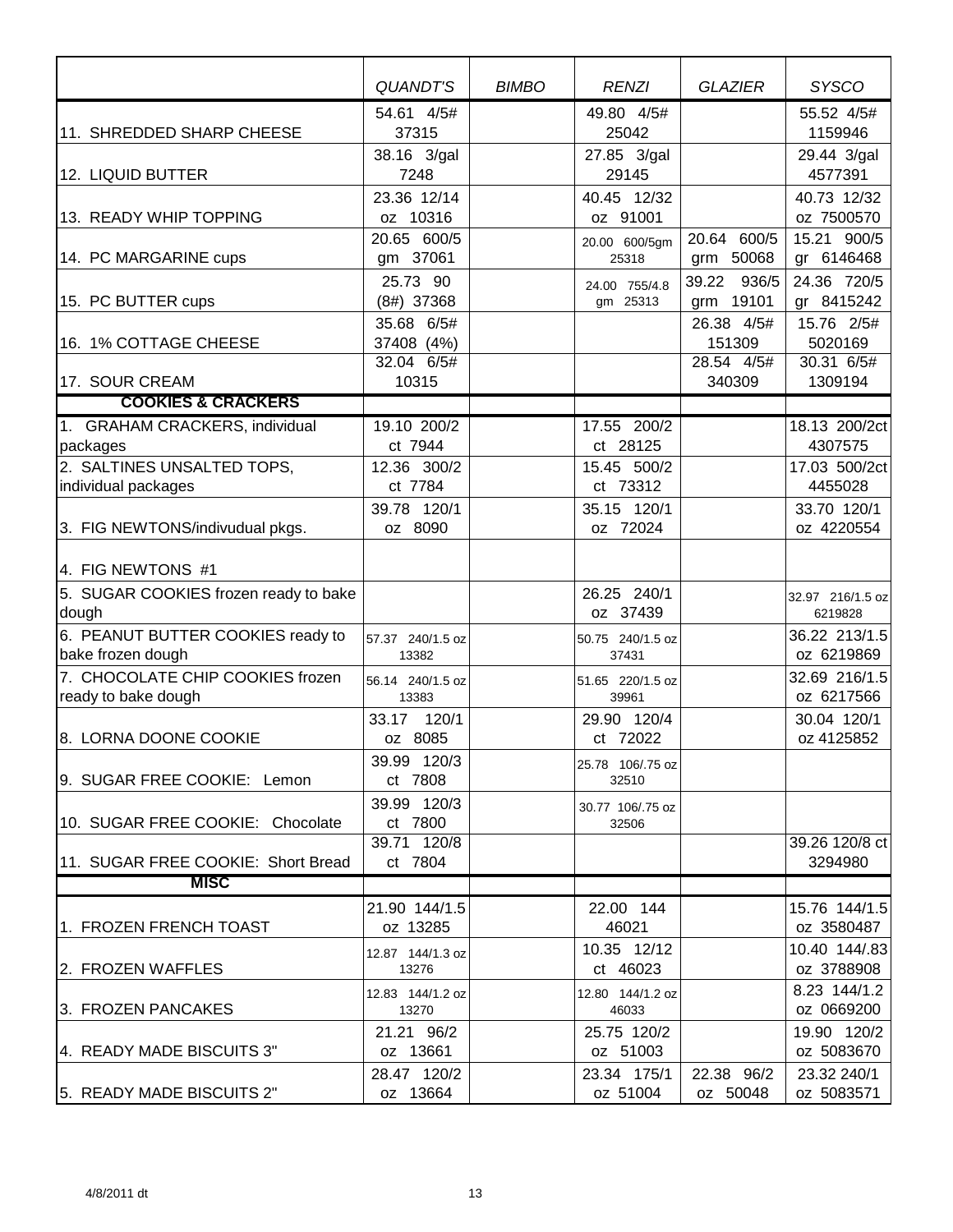|                                                                       | QUANDT'S                           | <b>BIMBO</b>       | <b>RENZI</b>                                          | GLAZIER                               | <b>SYSCO</b>                                                                                                                            |
|-----------------------------------------------------------------------|------------------------------------|--------------------|-------------------------------------------------------|---------------------------------------|-----------------------------------------------------------------------------------------------------------------------------------------|
| 6. TORTILLA SHELLS                                                    | 25.33 12/60<br>ct 16266            |                    | 10.00 200 ct<br>60141                                 |                                       | 14.00 6" 24/12 ct<br>2385748 / 16.38<br>8.25" 20/12 ct<br>2385763 / 16.09<br>10" 16/12 ct<br>2385771 / 26.61<br>12" 12/12 ct<br>7327844 |
|                                                                       | 22.33 6/14                         |                    | 21.90 6/14                                            |                                       | 12.93 6/17 oz                                                                                                                           |
| 7. SPRAY COATING (pan)<br>8. SUGAR FREE HOT CHOCOLATE -<br>individual | oz 7292<br>22.92 6/25 ct<br>5126   |                    | oz 30036<br>32.00 6/24 ct<br>76096                    |                                       | 4135380<br>25.26 6/25<br>7678281                                                                                                        |
| 9. PC SUGAR FREE PANCAKE SYRUP                                        | 38.33 200/1<br>oz 5793             |                    | 14.20 100/1.1 oz<br>35057                             |                                       | 14.62 100/1<br>oz 5932280                                                                                                               |
| 10. PC PANCAKE SYRUP                                                  | 8.72 100/1.5 oz<br>1537            |                    | 7.25 100/1.5<br>oz 67150                              |                                       | 7.78 100/1.5<br>oz 8435273                                                                                                              |
| 11. PC HALF & HALF                                                    | 32.11 200/.75 oz                   |                    | 9.14 400/3/8<br>oz 67174<br>16.59 200/.5 21.66 200/.5 | 10.00 400/3/8<br>oz 950406            | 9.14 400/3/8<br>oz 7459068<br>32.98 200/.75 oz                                                                                          |
| 12. PC PEANUT BUTTER                                                  | 4112                               |                    | oz 66527                                              | oz 7090                               | 8435638                                                                                                                                 |
| 13. PC JELLY - regular                                                | 7.46 200/10<br>gm 1534             |                    | 7.35 200/10<br>gm 66562                               | 12.28 200/.5<br>oz 54390              | 12.34 400/10<br>gm 4326013                                                                                                              |
| 14. PC JELLY - diet                                                   | 18.75 200/12<br>gm 5796            |                    | 19.00 200/12<br>gm 67038                              |                                       | 20.27 200/12<br>gm 9778614                                                                                                              |
| 15. KETCHUP - small bottle                                            | 36.55 24/12<br>oz 76019            |                    | 26.00 16/14<br>oz 57107                               |                                       | 27.18 60/2.25 oz<br>4767661                                                                                                             |
| 16. MUSTARD - small bottle                                            | 18.40 12/12<br>oz 4702             |                    | 17.00 16/9<br>oz 57904                                |                                       |                                                                                                                                         |
| 17. 14 - 16 oz COFFEE                                                 | 120.60 24/14<br>oz 9732            |                    |                                                       |                                       | 59.18 18/14<br>oz 6957799                                                                                                               |
| 18. 14 - 16 oz DECAF COFFEE                                           | 111.69 24/12<br>oz 9733            |                    |                                                       |                                       | 70.85 18/14<br>oz 6958045                                                                                                               |
| 19. PC SALT SUBSTITUTE                                                | 18.08 2000<br>4665                 |                    | 17.99 200/1<br>gm 67012                               |                                       |                                                                                                                                         |
| 20. PC CREAM CHEESE                                                   | 12.08 100/.75 oz<br>37351          |                    | 16.25 100/1<br>oz 25168                               |                                       |                                                                                                                                         |
| 21. GREEN BEANS                                                       | 16.56 6/10<br>1224                 |                    | 16.50 6/10#<br>63100                                  | 23.74 6/10#<br>7259                   | 17.26 6/10#<br>8538348                                                                                                                  |
| 22. WAX BEANS                                                         | 17.71 6/10<br>1290                 |                    | 21.95 6/10#<br>62022                                  | 27.14 6/10#<br>3372                   | 16.92 6/10#<br>4935854                                                                                                                  |
| 23. KIDNEY BEANS                                                      | 17.26 6/10<br>1168                 |                    | 18.20 6/10#<br>62026                                  | 21.89 6/10#<br>10159                  | 18.44 6/10#<br>6275018                                                                                                                  |
| [24. BAKED BEANS (Gramma Brown)                                       | 36.99 6/10<br>1162                 |                    | 31.45 6/10#<br>66045                                  | 37.27 6/10#<br>019                    | 34.38 6/10#<br>5123724                                                                                                                  |
| 25. SUGAR FREE PUDDING - Individual<br>ready to make                  | 45.05 24/3.4 oz<br>v 6060 / c 6061 |                    |                                                       |                                       | 12/3.5 oz 17.82<br>choc: 6798658 /<br>17.90 van:<br>6798637                                                                             |
| 26. SUGAR FREE JELLO - Individual<br>ready to make                    | 37.42 18/2.5 oz<br>r 5807 / c 5808 |                    |                                                       |                                       | 25.17 18/2.75 oz<br>7188711                                                                                                             |
| <b>BREAD</b>                                                          |                                    |                    |                                                       |                                       |                                                                                                                                         |
| 1. WHEAT BREAD                                                        | 22.12 10/24<br>oz 13434            | 1.35 22 oz<br>6739 | oz 37605                                              | 21.00 10/24 26.24 8/24 oz<br>40005020 | 24.14 10/24<br>oz 838615                                                                                                                |